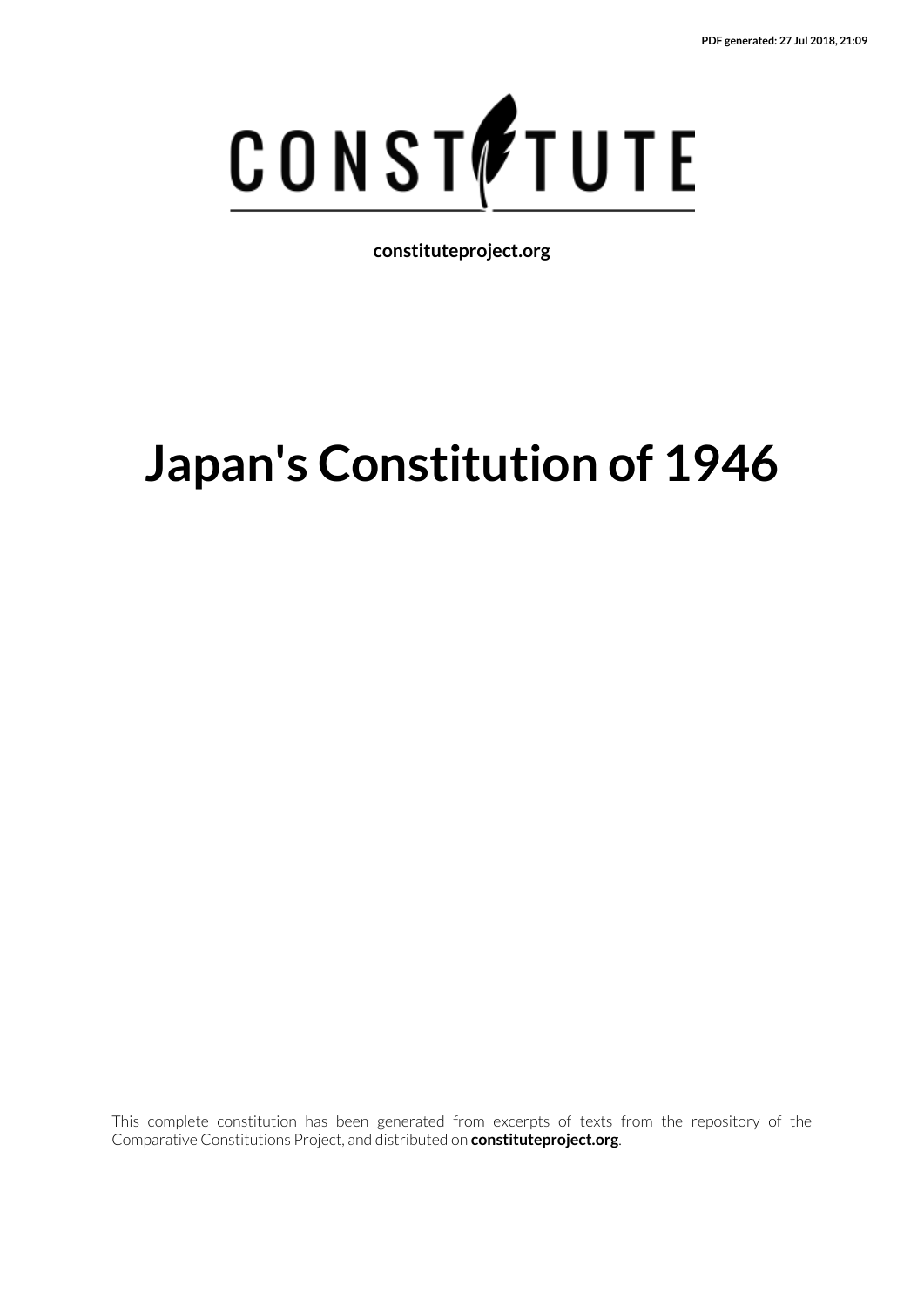# **Table of contents**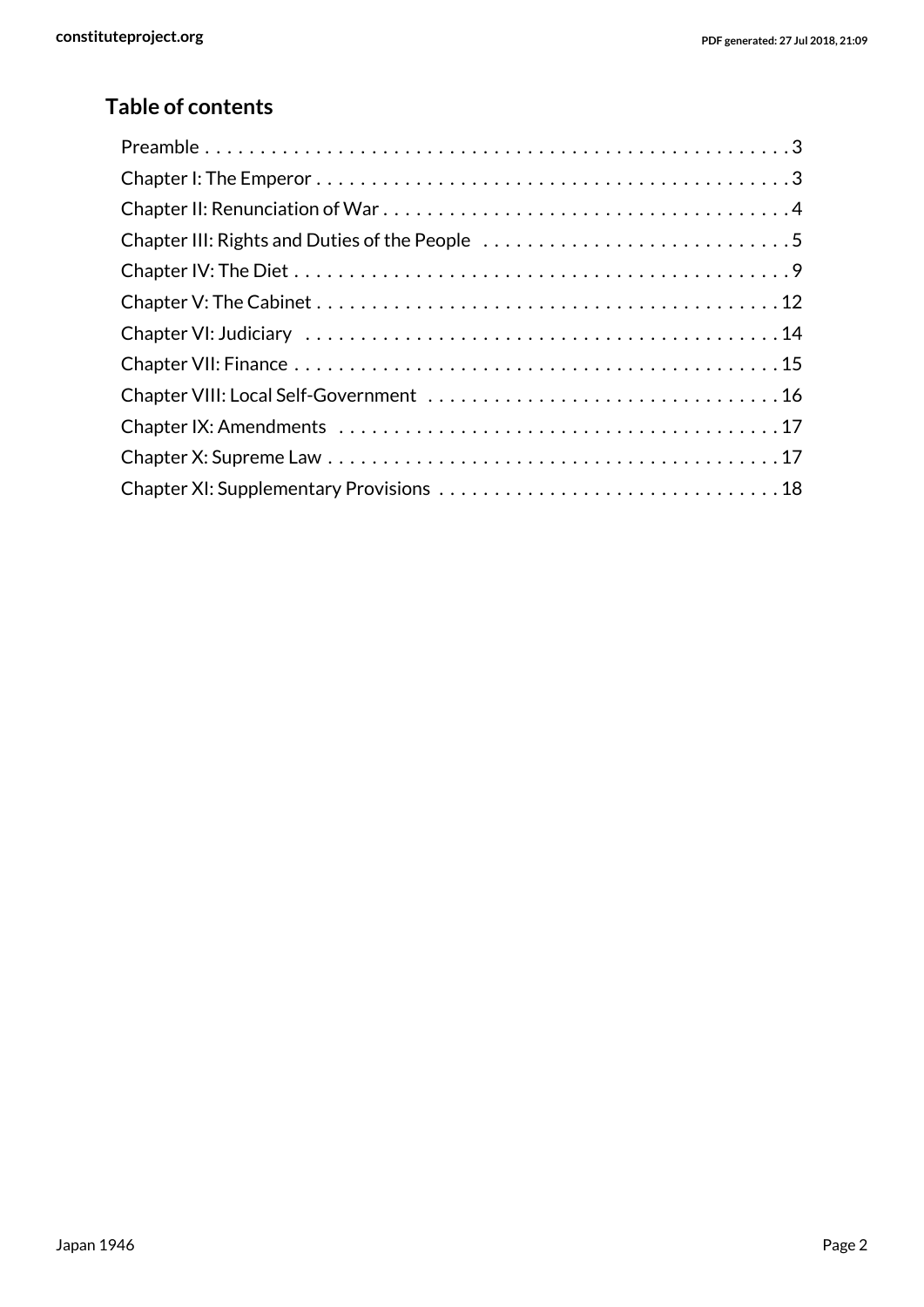• • Source of constitutional authority

# <span id="page-2-5"></span><span id="page-2-3"></span><span id="page-2-0"></span>**Preamble**

We, the Japanese people, acting through our duly elected representatives in the National Diet, determined that we shall secure for ourselves and our posterity the fruits of peaceful cooperation with all nations and the blessings of liberty throughout this land, and resolved that never again shall we be visited with the horrors of war through the action of government, do proclaim that sovereign power resides with the people and do firmly establish this Constitution. Government is a sacred trust of the people, the authority for which is derived from the people, the powers of which are exercised by the representatives of the people, and the benefits of which are enjoyed by the people. This is a universal principle of mankind upon which this Constitution is founded. We reject and revoke all constitutions, laws, ordinances, and rescripts in conflict herewith.

We, the Japanese people, desire peace for all time and are deeply conscious of the high ideals controlling human relationship, and we have determined to preserve our security and existence, trusting in the justice and faith of the peace- loving peoples of the world. We desire to occupy an honored place in an international society striving for the preservation of peace, and the banishment of tyranny and slavery, oppression and intolerance for all time from the earth. We recognize that all peoples of the world have the right to live in peace, free from fear and want.

We believe that no nation is responsible to itself alone, but that laws of political morality are universal; and that obedience to such laws is incumbent upon all nations who would sustain their own sovereignty and justify their sovereign relationship with other nations.

We, the Japanese people, pledge our national honor to accomplish these high ideals and purposes with all our resources.

# <span id="page-2-1"></span>**Chapter I: The Emperor**

• Name/structure of executive(s) **Article 1**

<span id="page-2-4"></span>The Emperor shall be the symbol of the State and of the unity of the People, deriving his position from the will of the people with whom resides sovereign power.

<span id="page-2-2"></span>• Head of state selection **Article 2**

The Imperial Throne shall be dynastic and succeeded to in accordance with the Imperial House Law passed by the Diet.

#### **Article 3**

The advice and approval of the Cabinet shall be required for all acts of the Emperor in matters of state, and the Cabinet shall be responsible therefor.

#### **Article 4**

The Emperor shall perform only such acts in matters of state as are provided for in this Constitution and he shall not have powers related to government.

The Emperor may delegate the performance of his acts in matters of state as may be provided by law.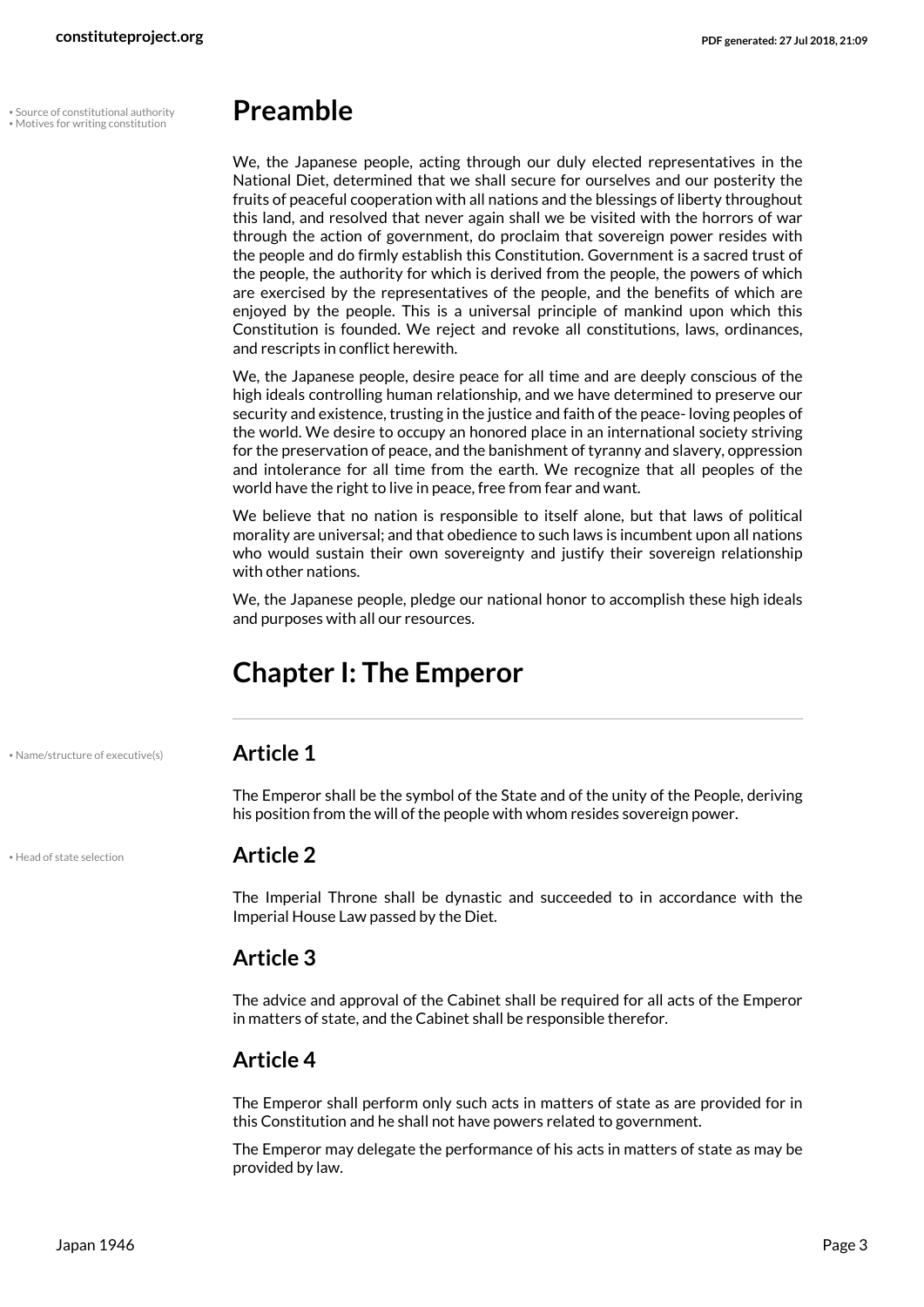When, in accordance with the Imperial House Law, a Regency is established, the Regent shall perform his acts in matters of state in the Emperor's name. In this case, paragraph one of the preceding article will be applicable.

• Supreme court selection **Article 6** • Head of government selection

<span id="page-3-4"></span><span id="page-3-2"></span>The Emperor shall appoint the Prime Minister as designated by the Diet. The Emperor shall appoint the Chief Judge of the Supreme Court as designated by the Cabinet.

#### <span id="page-3-3"></span>• Head of state powers **Article 7**

The Emperor, with the advice and approval of the Cabinet, shall perform the following acts in matters of state on behalf of the people:

- **•** Promulgation of amendments of the constitution, laws, cabinet orders and treaties.
- <span id="page-3-1"></span>**•** Convocation of the Diet.
- Dismissal of the legislature  **Dissolution of the House of Representatives.** 
	- **•** Proclamation of general election of members of the Diet.
	- **•** Attestation of the appointment and dismissal of Ministers of State and other officials as provided for by law, and of full powers and credentials of Ambassadors and Ministers.
	- **•** Attestation of general and special amnesty, commutation of punishment, reprieve, and restoration of rights.
	- **•** Awarding of honors.
	- **•** Attestation of instruments of ratification and other diplomatic documents as provided for by law.
	- **•** Receiving foreign ambassadors and ministers.
	- **•** Performance of ceremonial functions.

### **Article 8**

No property can be given to, or received by, the Imperial House, nor can any gifts be made therefrom, without the authorization of the Diet.

# <span id="page-3-0"></span>**Chapter II: Renunciation of War**

#### **Article 9**

Aspiring sincerely to an international peace based on justice and order, the Japanese people forever renounce war as a sovereign right of the nation and the threat or use of force as means of settling international disputes.

In order to accomplish the aim of the preceding paragraph, land, sea, and air forces, as well as other war potential, will never be maintained. The right of belligerency of the state will not be recognized.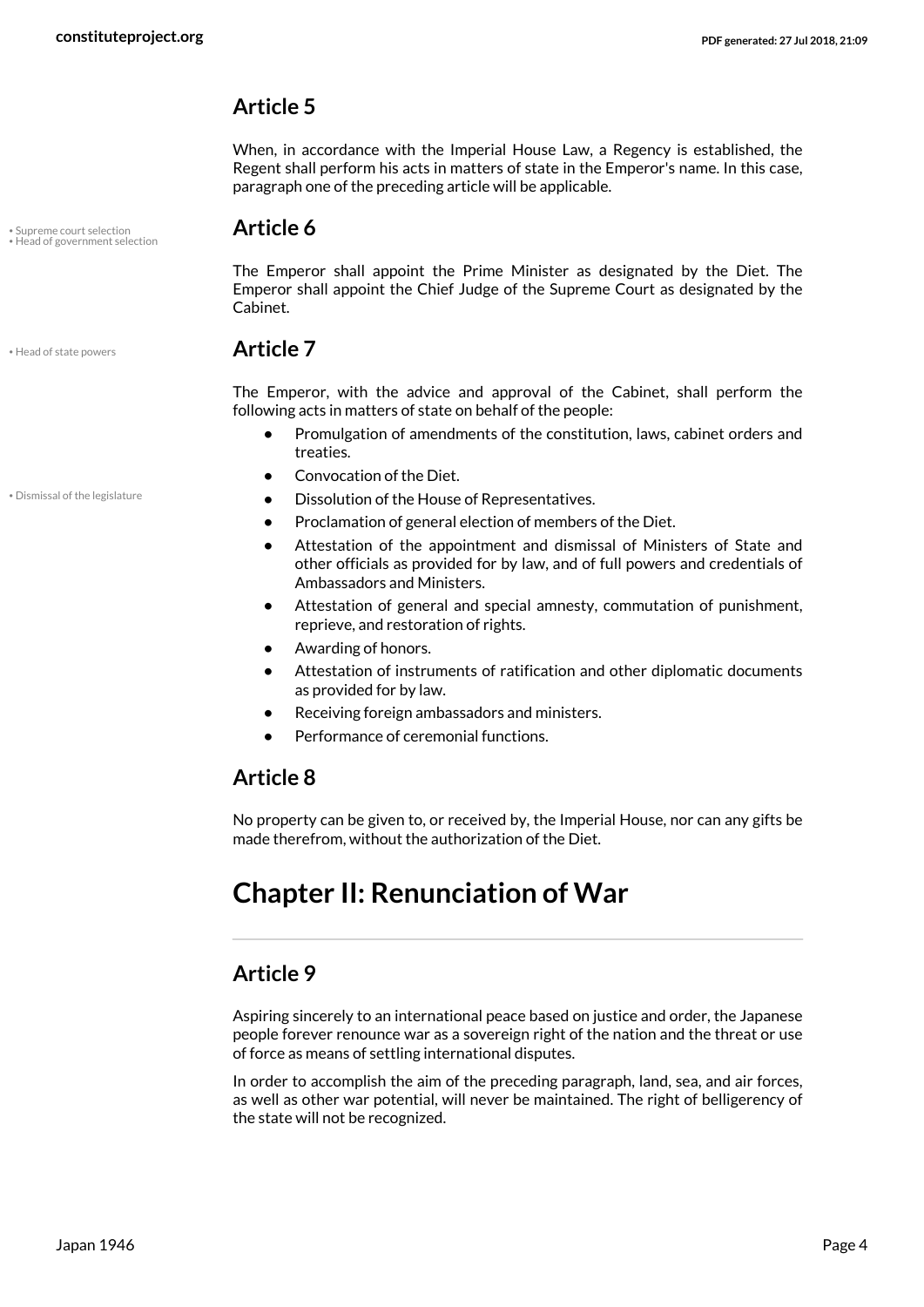# <span id="page-4-0"></span>**Chapter III: Rights and Duties of the People**

### • Requirements for birthright citizenship **Article 10**

<span id="page-4-10"></span>The conditions necessary for being a Japanese national shall be determined by law.

#### • Inalienable rights **Article 11**

The people shall not be prevented from enjoying any of the fundamental human rights. These fundamental human rights guaranteed to the people by this Constitution shall be conferred upon the people of this and future generations as eternal and inviolate rights.

• Duty to obey the constitution **Article 12**

- General guarantee of equality Equality regardless of gender Equality regardless of creed or belief
- 
- Equality regardless of social status
- Equality regardless of race
- Equality regardless of origin

<span id="page-4-9"></span>• Inalienable rights

<span id="page-4-12"></span>• Secret ballot

<span id="page-4-2"></span>The freedoms and rights guaranteed to the people by this Constitution shall be maintained by the constant endeavor of the people, who shall refrain from any abuse of these freedoms and rights and shall always be responsible for utilizing them for the public welfare.

#### <span id="page-4-11"></span>• Right to life **Article 13**

All of the people shall be respected as individuals. Their right to life, liberty, and the pursuit of happiness shall, to the extent that it does not interfere with the public welfare, be the supreme consideration in legislation and in other governmental affairs.

#### **Article 14**

<span id="page-4-8"></span><span id="page-4-7"></span><span id="page-4-4"></span><span id="page-4-3"></span>All of the people are equal under the law and there shall be no discrimination in political, economic or social relations because of race, creed, sex, social status or family origin.

<span id="page-4-6"></span><span id="page-4-5"></span>Peers and peerage shall not be recognized.

No privilege shall accompany any award of honor, decoration or any distinction, nor shall any such award be valid beyond the lifetime of the individual who now holds or hereafter may receive it.

#### **Article 15**

The people have the inalienable right to choose their public officials and to dismiss them.

All public officials are servants of the whole community and not of any group thereof.

• Claim of universal suffrage **in the claim** of universal adult suffrage is guaranteed with regard to the election of public officials.

<span id="page-4-1"></span>In all elections, secrecy of the ballot shall not be violated. A voter shall not be answerable, publicly or privately, for the choice he has made.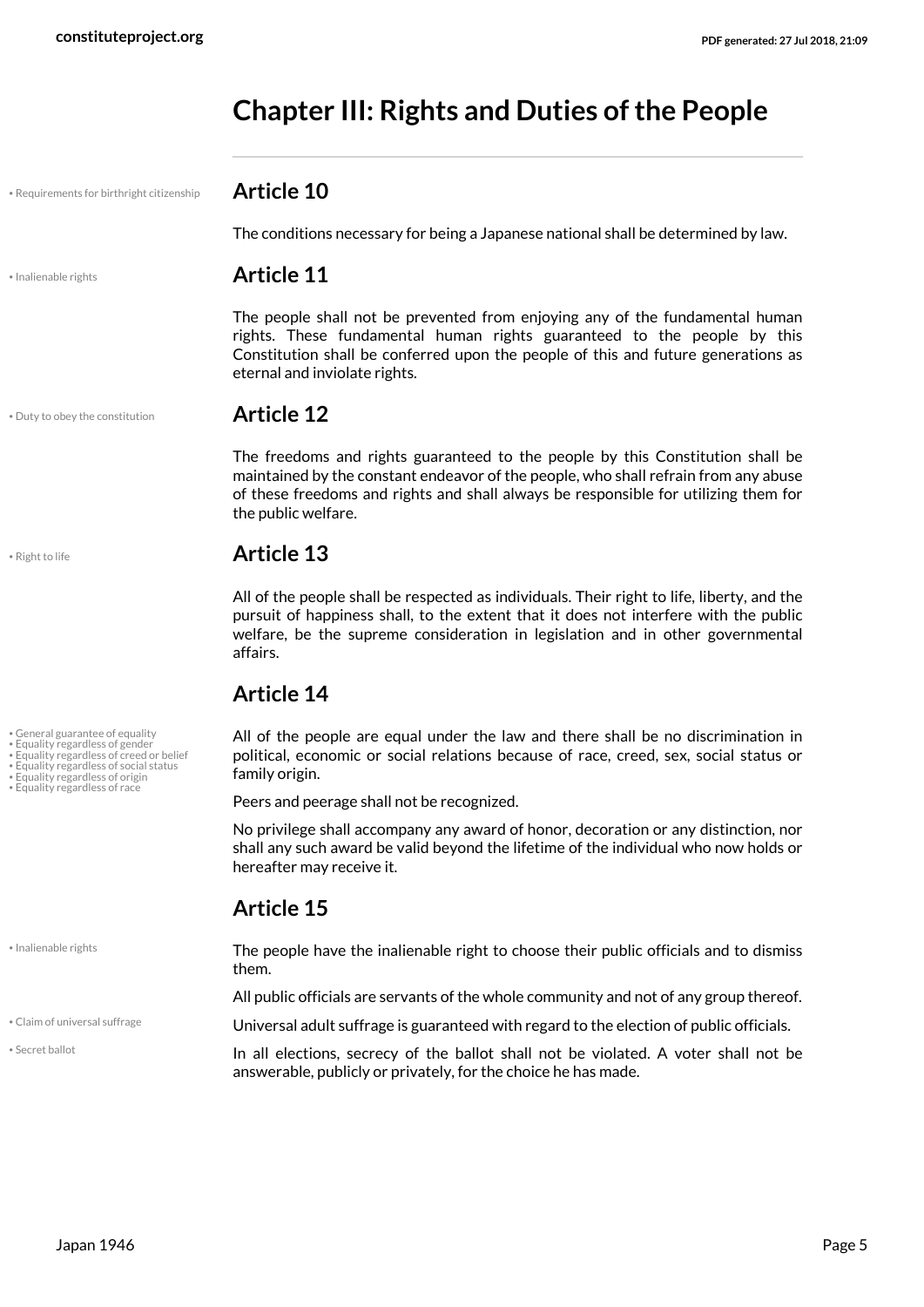<span id="page-5-13"></span><span id="page-5-12"></span><span id="page-5-11"></span><span id="page-5-10"></span><span id="page-5-9"></span><span id="page-5-8"></span><span id="page-5-7"></span><span id="page-5-6"></span><span id="page-5-5"></span><span id="page-5-4"></span><span id="page-5-3"></span><span id="page-5-2"></span><span id="page-5-1"></span><span id="page-5-0"></span>

| · Right of petition                                                              | <b>Article 16</b>                                                                                                                                                                                                                                                                                                         |
|----------------------------------------------------------------------------------|---------------------------------------------------------------------------------------------------------------------------------------------------------------------------------------------------------------------------------------------------------------------------------------------------------------------------|
|                                                                                  | Every person shall have the right of peaceful petition for the redress of damage, for<br>the removal of public officials, for the enactment, repeal or amendment of laws,<br>ordinances or regulations and for other matters; nor shall any person be in any way<br>discriminated against for sponsoring such a petition. |
|                                                                                  | <b>Article 17</b>                                                                                                                                                                                                                                                                                                         |
|                                                                                  | Every person may sue for redress as provided by law from the State or a public<br>entity, in case he has suffered damage through illegal act of any public official.                                                                                                                                                      |
| · Prohibition of slavery                                                         | <b>Article 18</b>                                                                                                                                                                                                                                                                                                         |
|                                                                                  | No person shall be held in bondage of any kind. Involuntary servitude, except as<br>punishment for crime, is prohibited.                                                                                                                                                                                                  |
| · Freedom of opinion/thought/conscience                                          | <b>Article 19</b>                                                                                                                                                                                                                                                                                                         |
|                                                                                  | Freedom of thought and conscience shall not be violated.                                                                                                                                                                                                                                                                  |
|                                                                                  | <b>Article 20</b>                                                                                                                                                                                                                                                                                                         |
| · Freedom of religion                                                            | Freedom of religion is guaranteed to all. No religious organization shall receive any<br>privileges from the State, nor exercise any political authority.                                                                                                                                                                 |
|                                                                                  | No person shall be compelled to take part in any religious act, celebration, rite or<br>practice.                                                                                                                                                                                                                         |
| · Separation of church and state                                                 | The State and its organs shall refrain from religious education or any other religious<br>activity.                                                                                                                                                                                                                       |
| • Freedom of press                                                               | <b>Article 21</b>                                                                                                                                                                                                                                                                                                         |
| · Freedom of assembly<br>• Freedom of association<br>• Freedom of expression     | Freedom of assembly and association as well as speech, press and all other forms of<br>expression are guaranteed.                                                                                                                                                                                                         |
|                                                                                  | No censorship shall be maintained, nor shall the secrecy of any means of<br>communication be violated.                                                                                                                                                                                                                    |
|                                                                                  | <b>Article 22</b>                                                                                                                                                                                                                                                                                                         |
| • Right to choose occupation                                                     | Every person shall have freedom to choose and change his residence and to choose<br>his occupation to the extent that it does not interfere with the public welfare.                                                                                                                                                      |
| • Right to renounce citizenship<br>• Freedom of movement<br>• Inalienable rights | Freedom of all persons to move to a foreign country and to divest themselves of<br>their nationality shall be inviolate.                                                                                                                                                                                                  |
| • Right to academic freedom                                                      | <b>Article 23</b>                                                                                                                                                                                                                                                                                                         |
|                                                                                  | Academic freedom is guaranteed.                                                                                                                                                                                                                                                                                           |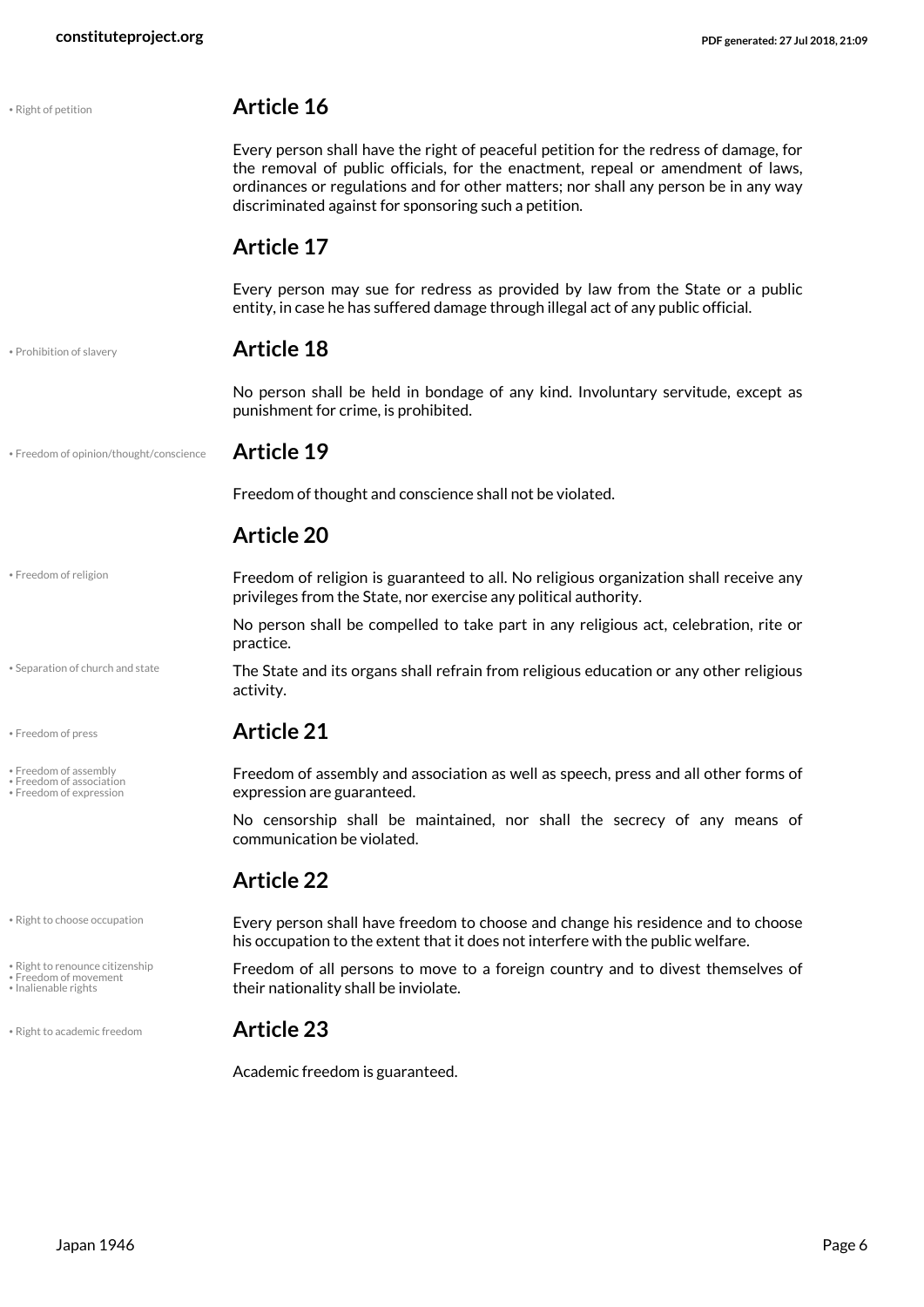• Provision for matrimonial equality **Article 24**

<span id="page-6-9"></span>Marriage shall be based only on the mutual consent of both sexes and it shall be maintained through mutual cooperation with the equal rights of husband and wife as a basis.

With regard to choice of spouse, property rights, inheritance, choice of domicile, divorce and other matters pertaining to marriage and the family, laws shall be enacted from the standpoint of individual dignity and the essential equality of the sexes.

#### **Article 25**

• Right to reasonable standard of living

• Right to health care

<span id="page-6-4"></span>• Human dignity

<span id="page-6-3"></span>• Compulsory education • Free education

<span id="page-6-15"></span>• Duty to work

<span id="page-6-2"></span>

• Limits on employment of children

<span id="page-6-13"></span>• Right to own property

<span id="page-6-1"></span>

<span id="page-6-12"></span>• Prohibition of capital punishment **Article 31** • Right to life

<span id="page-6-10"></span>All people shall have the right to maintain the minimum standards of wholesome and cultured living.

> In all spheres of life, the State shall use its endeavors for the promotion and extension of social welfare and security, and of public health.

### **Article 26**

All people shall have the right to receive an equal education correspondent to their ability, as provided by law.

<span id="page-6-0"></span>All people shall be obligated to have all boys and girls under their protection receive ordinary education as provided for by law. Such compulsory education shall be free.

### <span id="page-6-14"></span>**Article 27**

• Right to work **All people shall have the right and the obligation to work.** • Right to work.

• Right to reasonable standard of living **Standards for wages, hours, rest and other working conditions shall be fixed by law.** 

<span id="page-6-16"></span>• Rights of children shall not be exploited.

#### • Right to join trade unions **Article 28**

<span id="page-6-11"></span><span id="page-6-6"></span>The right of workers to organize and to bargain and act collectively is guaranteed.

### **Article 29**

<span id="page-6-5"></span>• Inalienable rights **The right to own or to hold property is inviolable.** Property rights shall be defined by law, in conformity with the public welfare. . Protection from expropriation **Private property may be taken for public use upon just compensation therefor.** 

#### • Duty to pay taxes **Article 30**

<span id="page-6-8"></span>The people shall be liable to taxation as provided by law.

<span id="page-6-7"></span>No person shall be deprived of life or liberty, nor shall any other criminal penalty be imposed, except according to procedure established by law.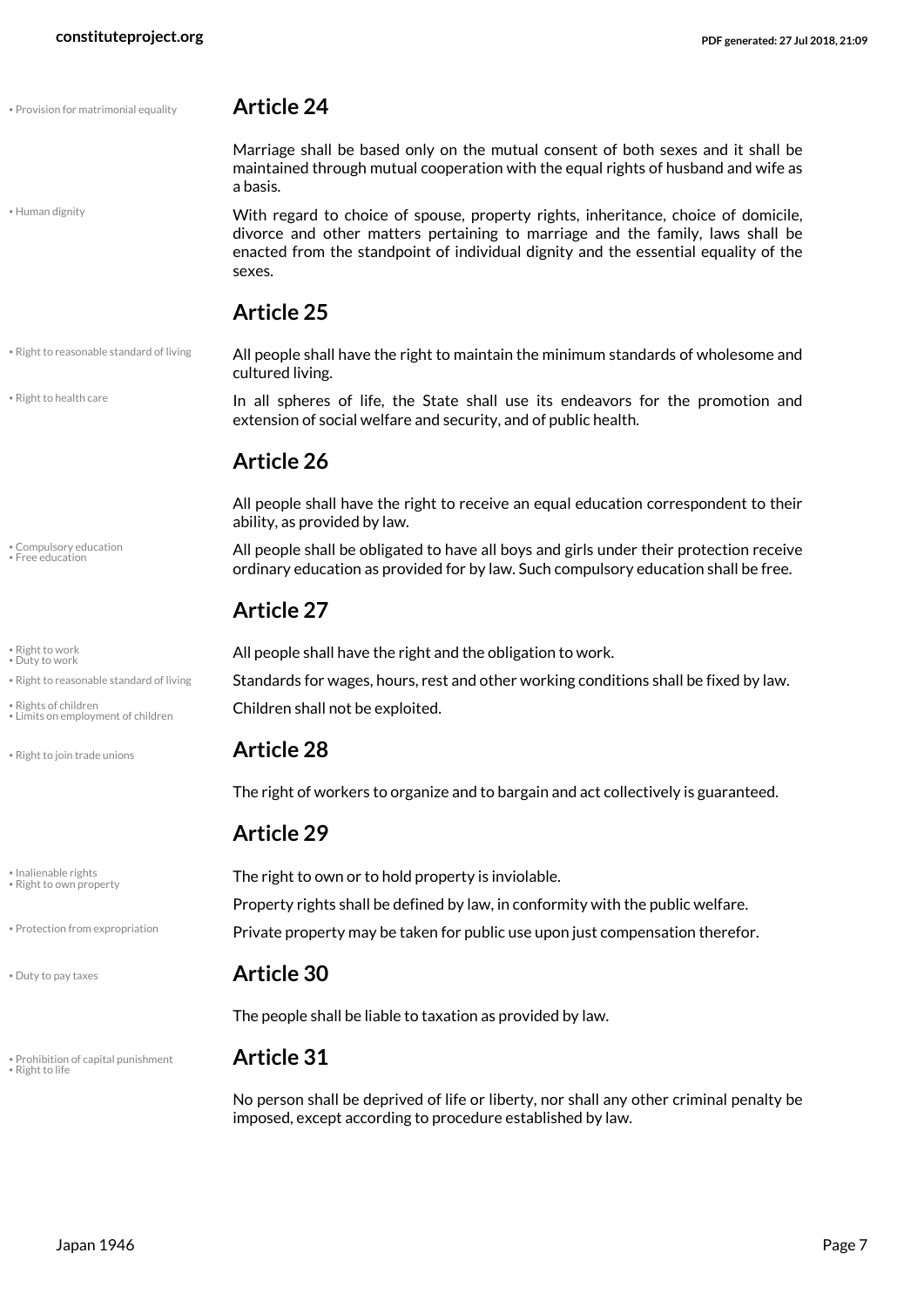No person shall be denied the right of access to the courts.

#### **Article 33**

No person shall be apprehended except upon warrant issued by a competent judicial officer which specifies the offense with which the person is charged, unless he is apprehended, the offense being committed.

• Protection from unjustified restraint **Article 34**

<span id="page-7-3"></span>No person shall be arrested or detained without being at once informed of the charges against him or without the immediate privilege of counsel; nor shall he be detained without adequate cause; and upon demand of any person such cause must be immediately shown in open court in his presence and the presence of his counsel.

<span id="page-7-4"></span>The right of all persons to be secure in their homes, papers and effects against entries, searches and seizures shall not be impaired except upon warrant issued for adequate cause and particularly describing the place to be searched and things to be

Each search or seizure shall be made upon separate warrant issued by a competent

• Regulation of evidence collection **Article 35**

# • Prohibition of cruel treatment **Article 36** • Prohibition of torture

<span id="page-7-1"></span>

<span id="page-7-7"></span>• Right to fair trial

<span id="page-7-9"></span><span id="page-7-8"></span>• Right to public trial • Right to speedy trial

• Right to examine evidence/ witnesses

<span id="page-7-5"></span>• Right to counsel

• Protection from self-incrimination **Article 38**

judicial officer.

seized, or except as provided by Article 33.

<span id="page-7-0"></span>The infliction of torture by any public officer and cruel punishments are absolutely forbidden.

### **Article 37**

In all criminal cases the accused shall enjoy the right to a speedy and public trial by an impartial tribunal.

<span id="page-7-6"></span>He shall be permitted full opportunity to examine all witnesses, and he shall have the right of compulsory process for obtaining witnesses on his behalf at public expense.

At all times the accused shall have the assistance of competent counsel who shall, if the accused is unable to secure the same by his own efforts, be assigned to his use by the State.

<span id="page-7-2"></span>No person shall be compelled to testify against himself.

Confession made under compulsion, torture or threat, or after prolonged arrest or detention shall not be admitted in evidence.

No person shall be convicted or punished in cases where the only proof against him is his own confession.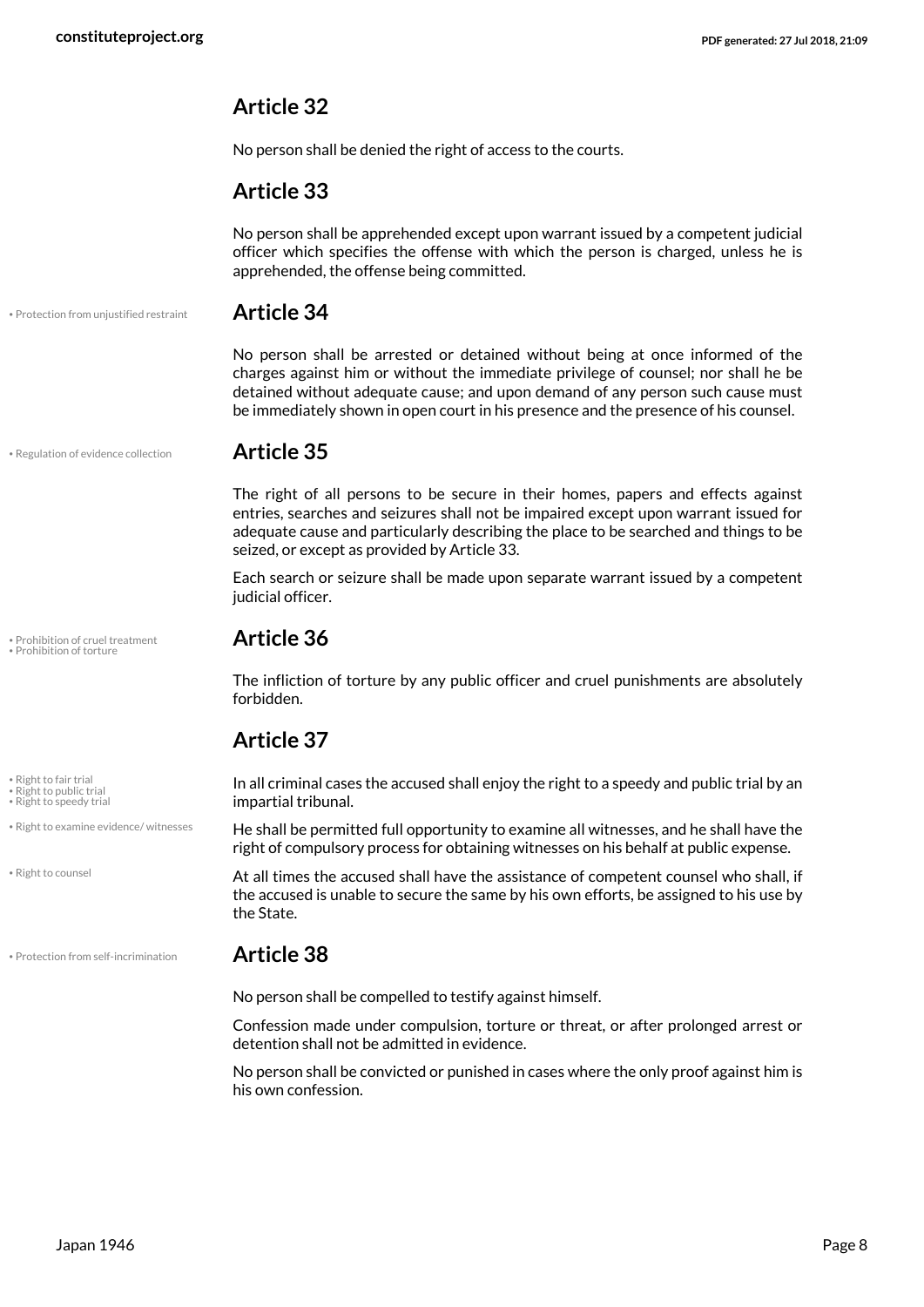- 
- Prohibition of double jeopardy **Article 39**<br>• Protection from ex post facto laws<br>• Principle of no punishment without law

<span id="page-8-7"></span><span id="page-8-6"></span><span id="page-8-5"></span>No person shall be held criminally liable for an act which was lawful at the time it was committed, or of which he has been acquitted, nor shall he be placed in double jeopardy.

#### • Protection from false imprisonment **Article 40**

<span id="page-8-8"></span>Any person, in case he is acquitted after he has been arrested or detained, may sue the State for redress as provided by law.

# <span id="page-8-0"></span>**Chapter IV: The Diet**

### **Article 41**

The Diet shall be the highest organ of state power, and shall be the sole law-making organ of the State.

#### • Structure of legislative chamber(s) **Article 42**

<span id="page-8-12"></span>The Diet shall consist of two Houses, namely the House of Representatives and the House of Councillors.

### **Article 43**

Both Houses shall consist of elected members, representative of all the people.

<span id="page-8-11"></span><span id="page-8-10"></span>Size of first chamber<br>Size of first chamber<br>Size of first chamber

#### • Eligibility for first chamber **Article 44**

<span id="page-8-3"></span><span id="page-8-2"></span>The qualifications of members of both Houses and their electors shall be fixed by law. However, there shall be no discrimination because of race, creed, sex, social status, family origin, education, property or income.

<span id="page-8-13"></span>The term of office of members of the House of Representatives shall be four years. However, the term shall be terminated before the full term is up in case the House of Representatives is dissolved.

#### • Term length of second chamber **Article 46**

<span id="page-8-14"></span>The term of office of members of the House of Councillors shall be six years, and election for half the members shall take place every three years.

<span id="page-8-9"></span><span id="page-8-4"></span>Electoral districts, method of voting and other matters pertaining to the method of election of members of both Houses shall be fixed by law.

• Size of second chamber

• Eligibility for second chamber

• Term length for first chamber **Article 45**

<span id="page-8-1"></span>• Electoral districts **Article 47** • First chamber selection • Second chamber selection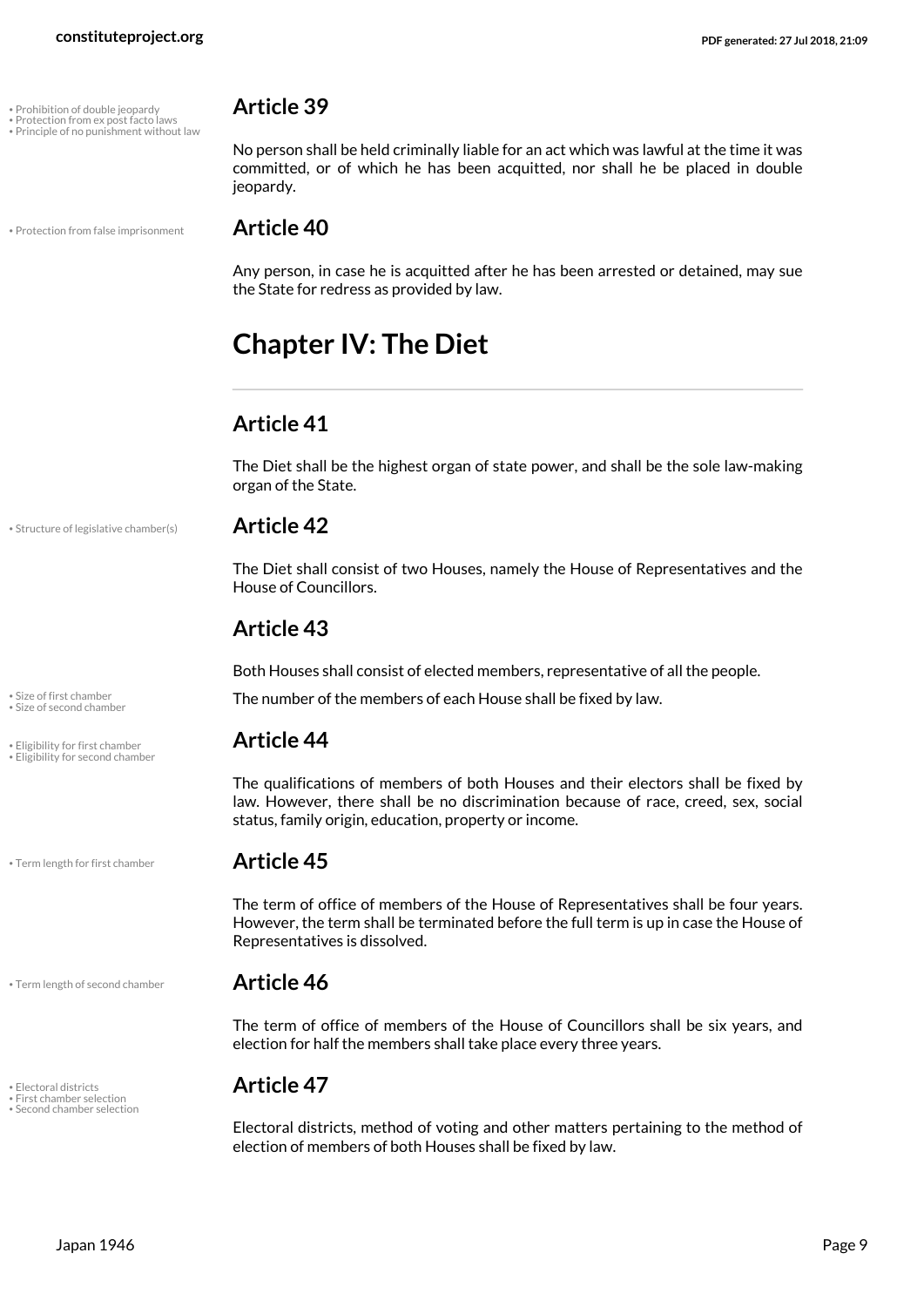• Eligibility for first chamber **Article 48** • Eligibility for second chamber

<span id="page-9-1"></span><span id="page-9-0"></span>No person shall be permitted to be a member of both Houses simultaneously.

#### **Article 49**

Members of both Houses shall receive appropriate annual payment from the national treasury in accordance with law.

#### **Article 50**

Except in cases provided by law, members of both Houses shall be exempt from apprehension while the Diet is in session, and any members apprehended before the opening of the session shall be freed during the term of the session upon demand of the House.

<span id="page-9-3"></span>

#### • Immunity of legislators **Article 51**

Members of both Houses shall not be held liable outside the House for speeches, debates or votes cast inside the House.

#### **Article 52**

An ordinary session of the Diet shall be convoked once per year.

• Extraordinary legislative sessions **Article 53**

<span id="page-9-2"></span>The Cabinet may determine to convoke extraordinary sessions of the Diet. When a quarter or more of the total members of either House makes the demand, the Cabinet must determine on such convocation.

#### **Article 54**

When the House of Representatives is dissolved, there must be a general election of members of the House of Representatives within forty (40) days from the date of dissolution, and the Diet must be convoked within thirty (30) days from the date of the election.

When the House of Representatives is dissolved, the House of Councillors is closed at the same time. However, the Cabinet may in time of national emergency convoke the House of Councillors in emergency session.

Measures taken at such session as mentioned in the proviso of the preceding paragraph shall be provisional and shall become null and void unless agreed to by the House of Representatives within a period of ten (10) days after the opening of the next session of the Diet.

#### **Article 55**

Each House shall judge disputes related to qualifications of its members. However, in order to deny a seat to any member, it is necessary to pass a resolution by a majority of two-thirds or more of the members present.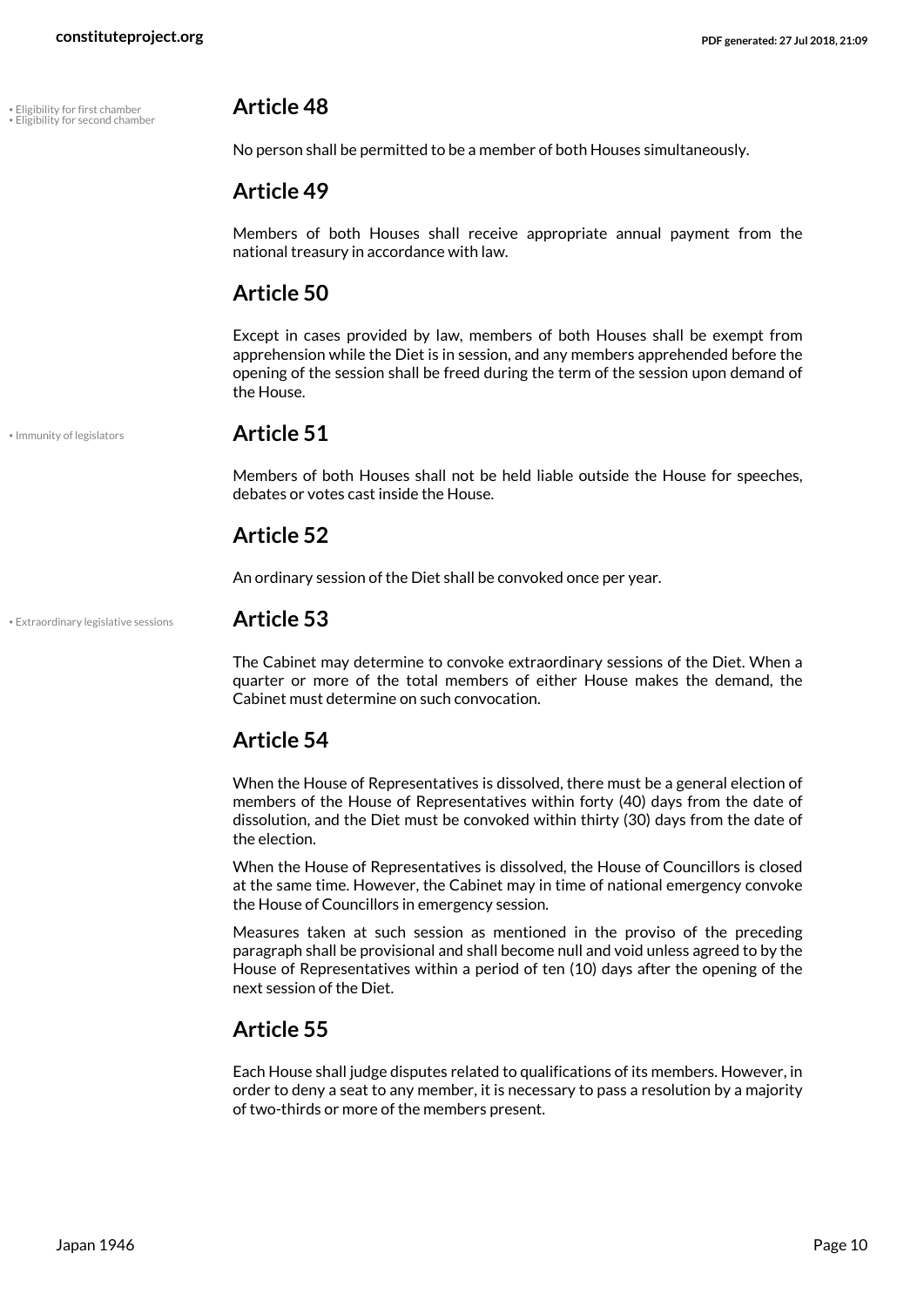• Quorum for legislative sessions

<span id="page-10-7"></span>Business cannot be transacted in either House unless one-third or more of total membership is present.

All matters shall be decided, in each House, by a majority of those present, except as elsewhere provided in the Constitution, and in case of a tie, the presiding officer shall decide the issue.

#### **Article 57**

• Public or private sessions

• Publication of deliberations

<span id="page-10-5"></span>Deliberation in each House shall be public. However, a secret meeting may be held where a majority of two-thirds or more of those members present passes a resolution therefor.

<span id="page-10-6"></span>Each House shall keep a record of proceedings. This record shall be published and given general circulation, excepting such parts of proceedings of secret session as may be deemed to require secrecy.

Upon demand of one-fifth or more of the members present, votes of the members on any matter shall be recorded in the minutes.

### **Article 58**

• Leader of second chamber

• Removal of individual legislators

• Division of labor between chambers

• Leader of first chamber<br>• Leader of first chamber<br>• Leader of forced chamber

<span id="page-10-8"></span><span id="page-10-4"></span><span id="page-10-3"></span>Each House shall establish its rules pertaining to meetings, proceedings and internal discipline, and may punish members for disorderly conduct. However, in order to expel a member, a majority of two-thirds or more of those members present must pass a resolution thereon.

#### **Article 59**

A bill becomes a law on passage by both Houses, except as otherwise provided by the Constitution. • Division of labor between chambers

> <span id="page-10-1"></span>A bill which is passed by the House of Representatives, and upon which the House of Councillors makes a decision different from that of the House of Representatives, becomes a law when passed a second time by the House of Representatives by a majority of two- thirds or more of the members present.

The provision of the preceding paragraph does not preclude the House of Representatives from calling for the meeting of a joint committee of both Houses, provided for by law. • Joint meetings of legislative chambers

> <span id="page-10-2"></span>Failure by the House of Councillors to take final action within sixty (60) days after receipt of a bill passed by the House of Representatives, time in recess excepted, may be determined by the House of Representatives to constitute a rejection of the said bill by the House of Councillors.

#### <span id="page-10-0"></span>• Budget bills **Article 60**

The budget must first be submitted to the House of Representatives.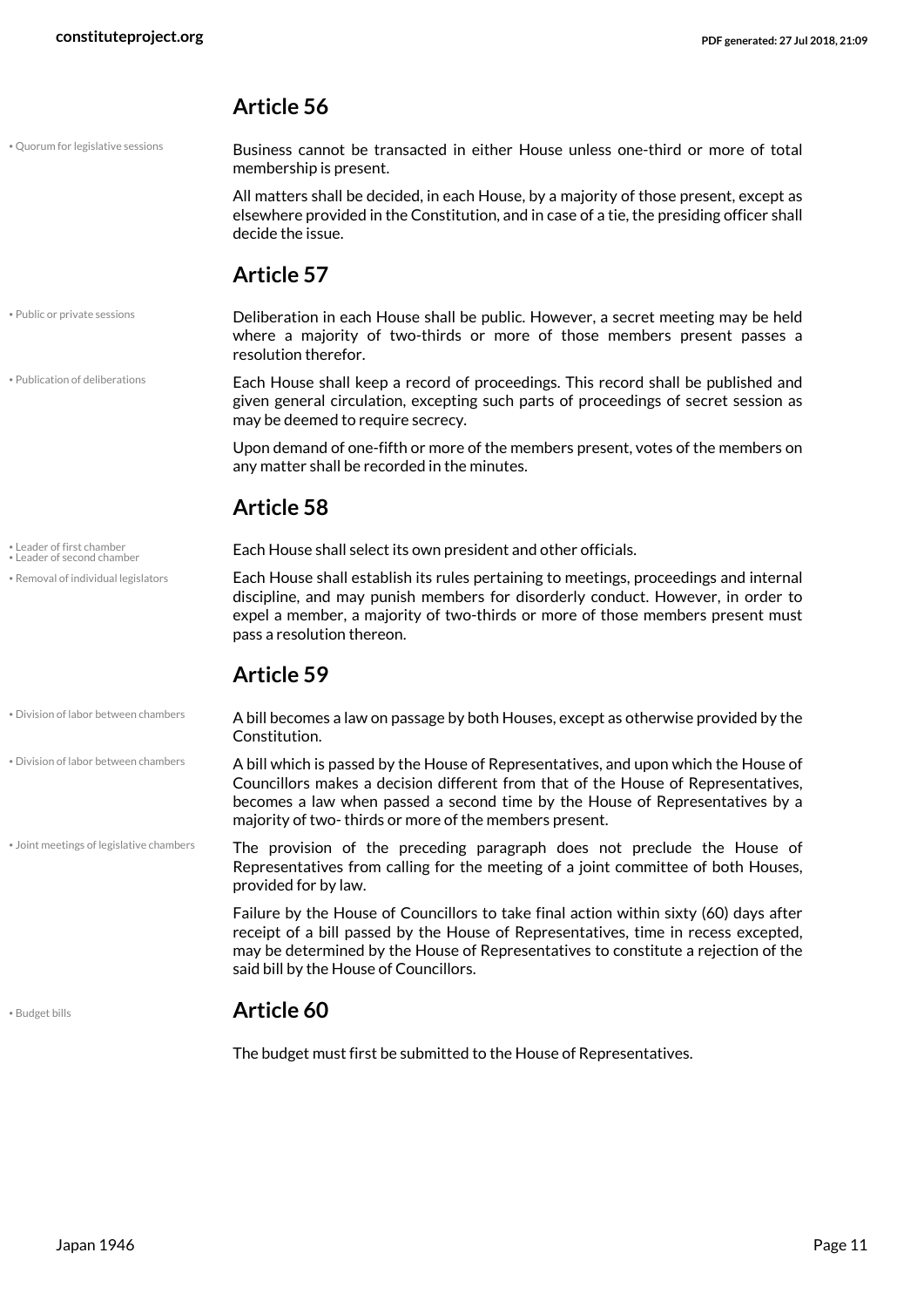<span id="page-11-9"></span><span id="page-11-8"></span><span id="page-11-7"></span><span id="page-11-6"></span><span id="page-11-5"></span><span id="page-11-4"></span><span id="page-11-3"></span><span id="page-11-2"></span><span id="page-11-1"></span><span id="page-11-0"></span>

| • Joint meetings of legislative chambers                          | Upon consideration of the budget, when the House of Councillors makes a decision<br>different from that of the House of Representatives, and when no agreement can be<br>reached even through a joint committee of both Houses, provided for by law, or in<br>the case of failure by the House of Councillors to take final action within thirty (30)<br>days, the period of recess excluded, after the receipt of the budget passed by the<br>House of Representatives, the decision of the House of Representatives shall be the<br>decision of the Diet. |
|-------------------------------------------------------------------|-------------------------------------------------------------------------------------------------------------------------------------------------------------------------------------------------------------------------------------------------------------------------------------------------------------------------------------------------------------------------------------------------------------------------------------------------------------------------------------------------------------------------------------------------------------|
| • Treaty ratification                                             | <b>Article 61</b>                                                                                                                                                                                                                                                                                                                                                                                                                                                                                                                                           |
|                                                                   | The second paragraph of the preceding article applies also to the Diet approval<br>required for the conclusion of treaties.                                                                                                                                                                                                                                                                                                                                                                                                                                 |
| . Legislative oversight of the executive                          | <b>Article 62</b>                                                                                                                                                                                                                                                                                                                                                                                                                                                                                                                                           |
|                                                                   | Each House may conduct investigations in relation to government, and may demand<br>the presence and testimony of witnesses, and the production of records.                                                                                                                                                                                                                                                                                                                                                                                                  |
| . Legislative oversight of the executive                          | Article 63                                                                                                                                                                                                                                                                                                                                                                                                                                                                                                                                                  |
|                                                                   | The Prime Minister and other Ministers of State may, at any time, appear in either<br>House for the purpose of speaking on bills, regardless of whether they are members<br>of the House or not. They must appear when their presence is required in order to<br>give answers or explanations.                                                                                                                                                                                                                                                              |
|                                                                   | <b>Article 64</b>                                                                                                                                                                                                                                                                                                                                                                                                                                                                                                                                           |
| • Supreme/ordinary court judge removal                            | The Diet shall set up an impeachment court from among the members of both<br>Houses for the purpose of trying those judges against whom removal proceedings<br>have been instituted.                                                                                                                                                                                                                                                                                                                                                                        |
|                                                                   | Matters relating to impeachment shall be provided by law.                                                                                                                                                                                                                                                                                                                                                                                                                                                                                                   |
|                                                                   | <b>Chapter V: The Cabinet</b>                                                                                                                                                                                                                                                                                                                                                                                                                                                                                                                               |
| • Establishment of cabinet/ministers                              | Article 65                                                                                                                                                                                                                                                                                                                                                                                                                                                                                                                                                  |
|                                                                   | Executive power shall be vested in the Cabinet.                                                                                                                                                                                                                                                                                                                                                                                                                                                                                                             |
| • Establishment of cabinet/ministers                              | Article 66                                                                                                                                                                                                                                                                                                                                                                                                                                                                                                                                                  |
| • Name/structure of executive(s)                                  | The Cabinet shall consist of the Prime Minister, who shall be its head, and other<br>Ministers of State, as provided for by law.                                                                                                                                                                                                                                                                                                                                                                                                                            |
| • Eligibility for cabinet<br>• Eligibility for head of government | The Prime Minister and other Ministers of State must be civilians.                                                                                                                                                                                                                                                                                                                                                                                                                                                                                          |
|                                                                   | The Cabinet, in the exercise of executive power, shall be collectively responsible to<br>the Diet.                                                                                                                                                                                                                                                                                                                                                                                                                                                          |
| • Head of government selection                                    | Article 67                                                                                                                                                                                                                                                                                                                                                                                                                                                                                                                                                  |
|                                                                   | The Prime Minister shall be designated from among the members of the Diet by a<br>resolution of the Diet. This designation shall precede all other business.                                                                                                                                                                                                                                                                                                                                                                                                |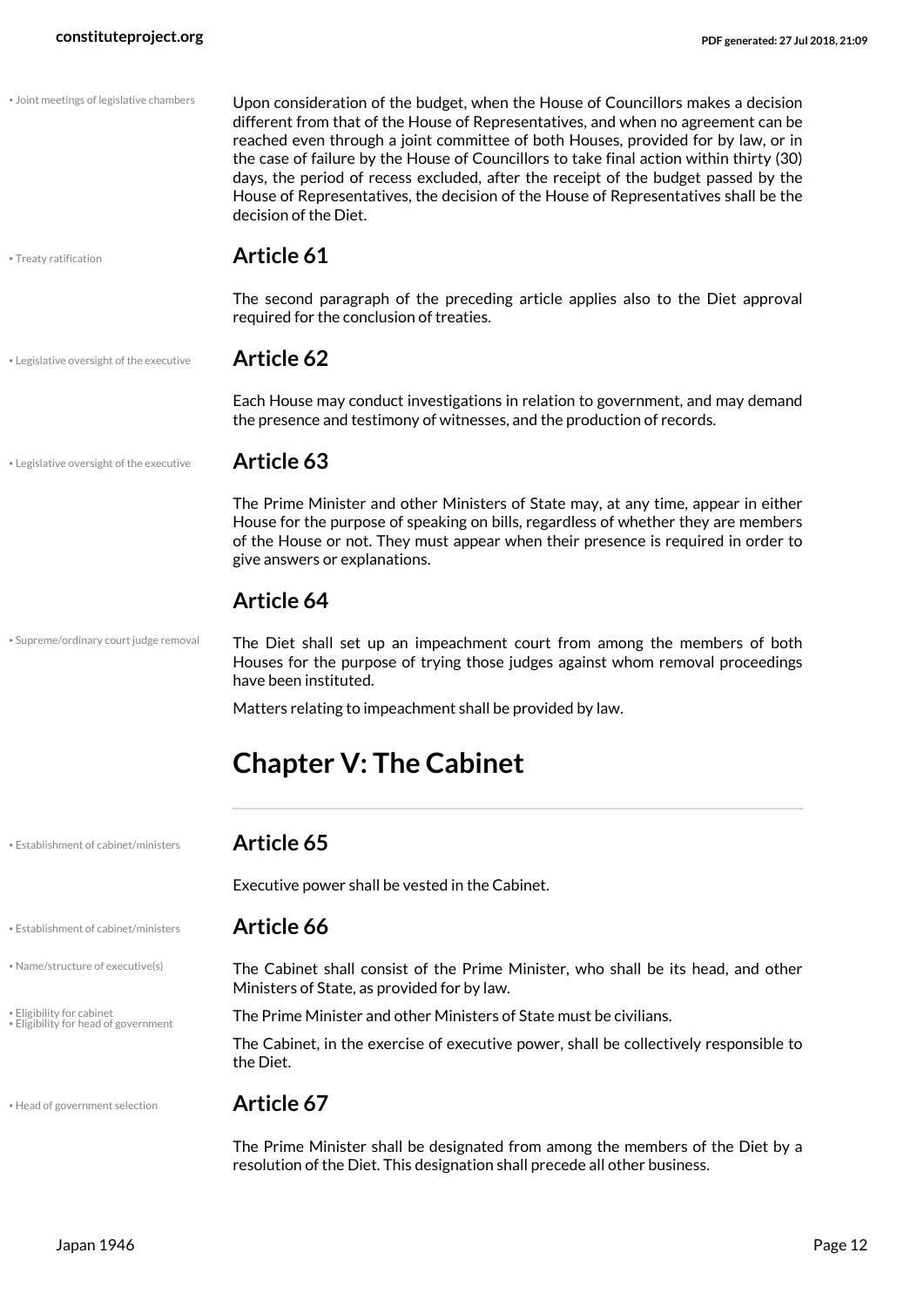• Joint meetings of legislative chambers

<span id="page-12-8"></span>If the House of Representatives and the House of Councillors disagree and if no agreement can be reached even through a joint committee of both Houses, provided for by law, or the House of Councillors fails to make designation within ten (10) days, exclusive of the period of recess, after the House of Representatives has made designation, the decision of the House of Representatives shall be the decision of the Diet.

#### **Article 68**

<span id="page-12-3"></span><span id="page-12-2"></span>The Prime Minister shall appoint the Ministers of State. However, a majority of their number must be chosen from among the members of the Diet.

The Prime Minister may remove the Ministers of State as he chooses. • Cabinet removal

<span id="page-12-5"></span>If the House of Representatives passes a non-confidence resolution, or rejects a confidence resolution, the Cabinet shall resign en masse, unless the House of Representatives is dissolved within ten (10) days.

#### <span id="page-12-1"></span>• Cabinet removal **Article 70**

When there is a vacancy in the post of Prime Minister, or upon the first convocation of the Diet after a general election of members of the House of Representatives, the Cabinet shall resign en masse.

#### • Head of government replacement **Article 71**

<span id="page-12-6"></span>In the cases mentioned in the two preceding articles, the Cabinet shall continue its functions until the time when a new Prime Minister is appointed.

• Initiation of general legislation **Article 72**

<span id="page-12-7"></span>The Prime Minister, representing the Cabinet, submits bills, reports on general national affairs and foreign relations to the Diet and exercises control and supervision over various administrative branches.

#### • Powers of cabinet **Article 73**

<span id="page-12-4"></span>The Cabinet, in addition to other general administrative functions, shall perform the following functions:

- **•** Administer the law faithfully; conduct affairs of state.
- Foreign affairs representative  **Manage foreign affairs.** 
	- **•** Conclude treaties. However, it shall obtain prior or, depending on circumstances, subsequent approval of the Diet.
	- **•** Administer the civil service, in accordance with standards established by law.
- Budget bills  **Prepare the budget, and present it to the Diet.** 
	- **•** Enact cabinet orders in order to execute the provisions of this Constitution and of the law. However, it cannot include penal provisions in such cabinet orders unless authorized by such law.
	- **•** Decide on general amnesty, special amnesty, commutation of punishment, reprieve, and restoration of rights.

• Eligibility for cabinet • Cabinet selection

• Cabinet removal **Article 69** • Head of government removal

<span id="page-12-10"></span>

<span id="page-12-11"></span>• Treaty ratification

<span id="page-12-0"></span>

<span id="page-12-9"></span>• Power to pardon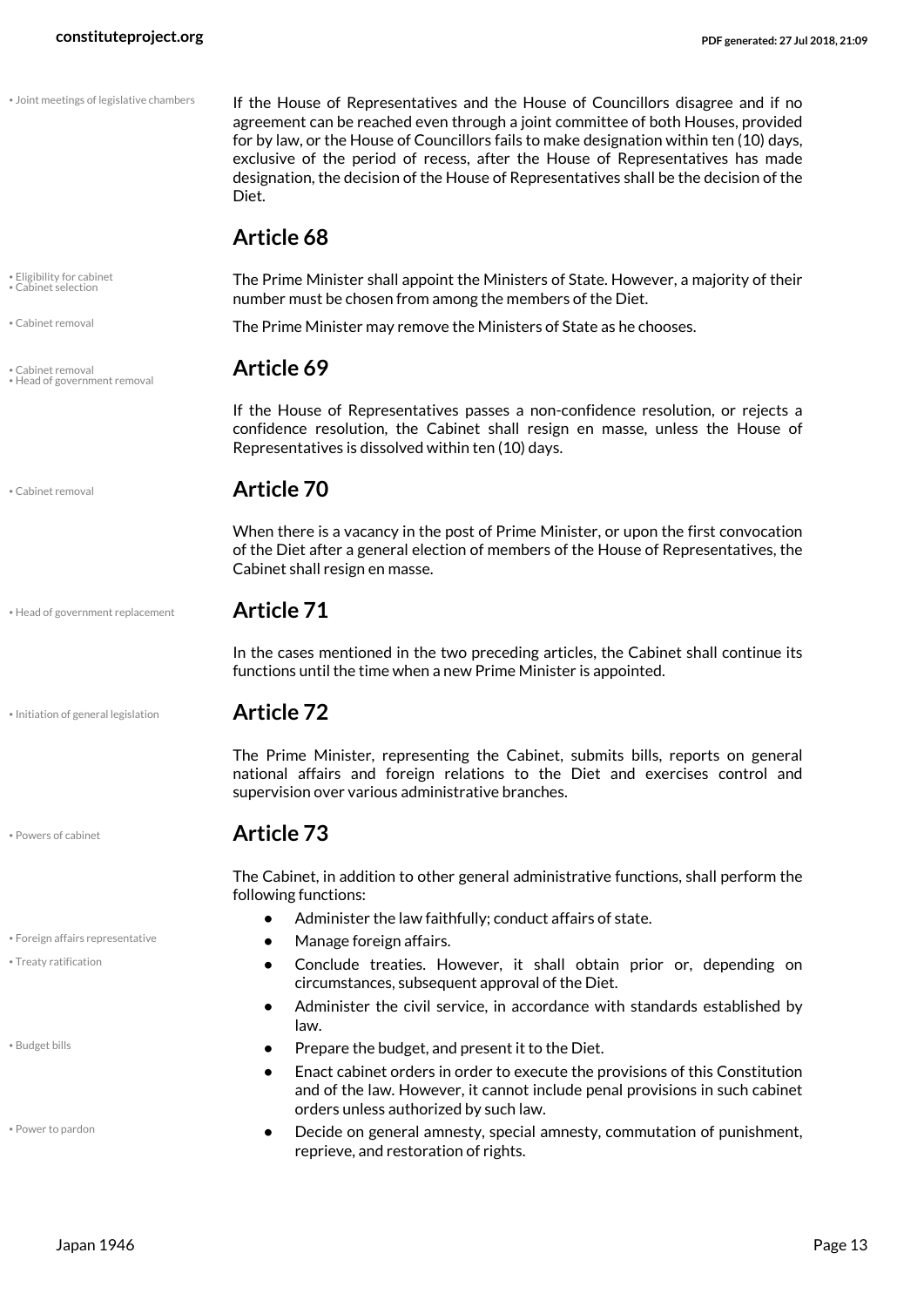All laws and cabinet orders shall be signed by the competent Minister of State and countersigned by the Prime Minister.

#### **Article 75**

The Ministers of State, during their tenure of office, shall not be subject to legal action without the consent of the Prime Minister. However, the right to take that action is not impaired hereby.

# <span id="page-13-0"></span>**Chapter VI: Judiciary**

#### <span id="page-13-2"></span>**Article 76**

<span id="page-13-5"></span><span id="page-13-4"></span><span id="page-13-3"></span><span id="page-13-1"></span>

| · Structure of the courts              | The whole judicial power is vested in a Supreme Court and in such inferior courts as<br>are established by law.                                                                                                                                                                                                                                                               |
|----------------------------------------|-------------------------------------------------------------------------------------------------------------------------------------------------------------------------------------------------------------------------------------------------------------------------------------------------------------------------------------------------------------------------------|
|                                        | No extraordinary tribunal shall be established, nor shall any organ or agency of the<br>Executive be given final judicial power.                                                                                                                                                                                                                                              |
| · Judicial independence                | All judges shall be independent in the exercise of their conscience and shall be bound<br>only by this Constitution and the laws.                                                                                                                                                                                                                                             |
|                                        | <b>Article 77</b>                                                                                                                                                                                                                                                                                                                                                             |
|                                        | The Supreme Court is vested with the rule-making power under which it determines<br>the rules of procedure and of practice, and of matters relating to attorneys, the<br>internal discipline of the courts and the administration of judicial affairs.                                                                                                                        |
|                                        | Public procurators shall be subject to the rule-making power of the Supreme Court.                                                                                                                                                                                                                                                                                            |
|                                        | The Supreme Court may delegate the power to make rules for inferior courts to such<br>courts.                                                                                                                                                                                                                                                                                 |
| · Supreme/ordinary court judge removal | <b>Article 78</b>                                                                                                                                                                                                                                                                                                                                                             |
|                                        | Judges shall not be removed except by public impeachment unless judicially declared<br>mentally or physically incompetent to perform official duties. No disciplinary action<br>against judges shall be administered by any executive organ or agency.                                                                                                                        |
|                                        | <b>Article 79</b>                                                                                                                                                                                                                                                                                                                                                             |
| · Supreme court selection              | The Supreme Court shall consist of a Chief Judge and such number of judges as may<br>be determined by law; all such judges excepting the Chief Judge shall be appointed<br>by the Cabinet.                                                                                                                                                                                    |
| · Supreme court term length            | The appointment of the judges of the Supreme Court shall be reviewed by the people<br>at the first general election of members of the House of Representatives following<br>their appointment, and shall be reviewed again at the first general election of<br>members of the House of Representatives after a lapse of ten (10) years, and in the<br>same manner thereafter. |
| · Supreme/ordinary court judge removal | In cases mentioned in the foregoing paragraph, when the majority of the voters<br>favors the dismissal of a judge, he shall be dismissed.                                                                                                                                                                                                                                     |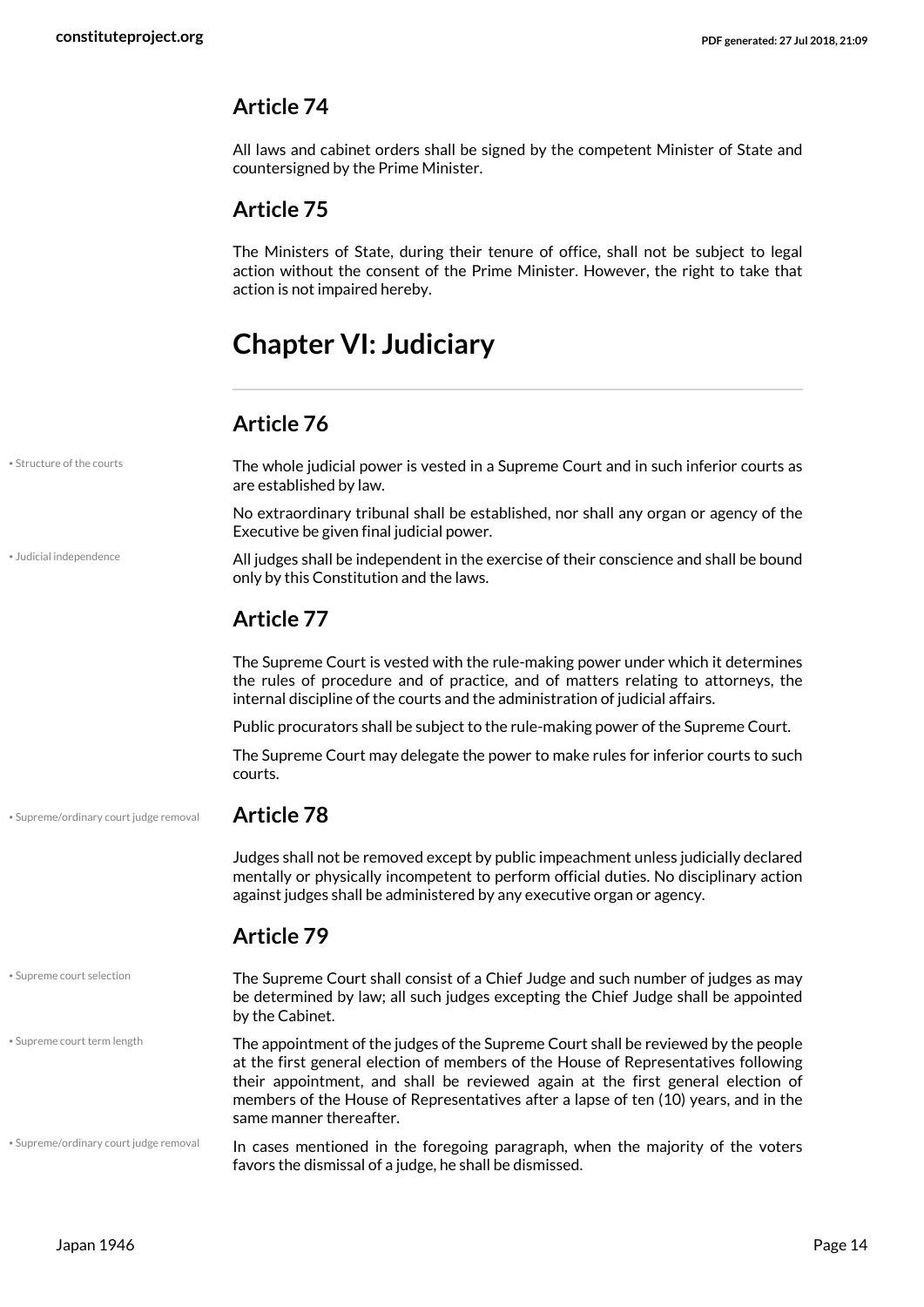• Mandatory retirement age for judges

• Protection of judges' salaries

• Protection of judges' salaries

Matters pertaining to review shall be prescribed by law.

The judges of the Supreme Court shall be retired upon the attainment of the age as fixed by law.

All such judges shall receive, at regular stated intervals, adequate compensation which shall not be decreased during their terms of office.

#### <span id="page-14-3"></span>**Article 80**

The judges of the inferior courts shall be appointed by the Cabinet from a list of persons nominated by the Supreme Court. All such judges shall hold office for a term of ten (10) years with privilege of reappointment, provided that they shall be retired upon the attainment of the age as fixed by law. • Mandatory retirement age for judges • Ordinary court selection

> <span id="page-14-5"></span><span id="page-14-4"></span><span id="page-14-2"></span>The judges of the inferior courts shall receive, at regular stated intervals, adequate compensation which shall not be decreased during their terms of office.

#### • Constitutional interpretation **Article 81**

The Supreme Court is the court of last resort with power to determine the constitutionality of any law, order, regulation or official act.

#### **Article 82**

Trials shall be conducted and judgment declared publicly.

Where a court unanimously determines publicity to be dangerous to public order or morals, a trial may be conducted privately, but trials of political offenses, offenses involving the press or cases wherein the rights of people as guaranteed in Chapter III of this Constitution are in question shall always be conducted publicly.

# <span id="page-14-0"></span>**Chapter VII: Finance**

#### **Article 83**

The power to administer national finances shall be exercised as the Diet shall determine.

#### **Article 84**

No new taxes shall be imposed or existing ones modified except by law or under such conditions as law may prescribe.

#### **Article 85**

No money shall be expended, nor shall the State obligate itself, except as authorized by the Diet.

#### <span id="page-14-1"></span>• Budget bills **Article 86**

The Cabinet shall prepare and submit to the Diet for its consideration and decision a budget for each fiscal year.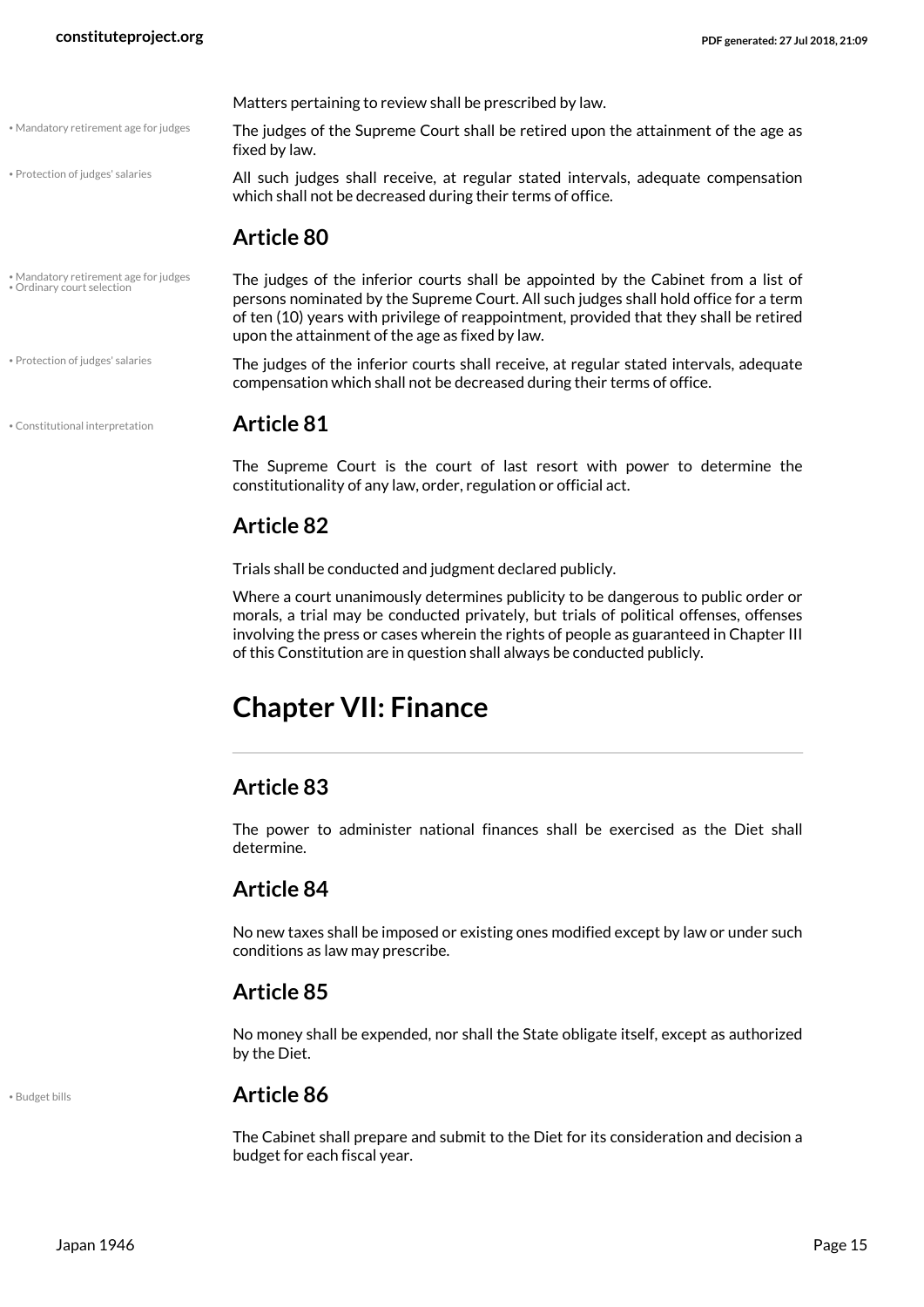In order to provide for unforeseen deficiencies in the budget, a reserve fund may be authorized by the Diet to be expended upon the responsibility of the Cabinet. The Cabinet must get subsequent approval of the Diet for all payments from the reserve fund.

### **Article 88**

All property of the Imperial Household shall belong to the State. All expenses of the Imperial Household shall be appropriated by the Diet in the budget.

### **Article 89**

No public money or other property shall be expended or appropriated for the use, benefit or maintenance of any religious institution or association, or for any charitable, educational or benevolent enterprises not under the control of public authority.

### **Article 90**

Final accounts of the expenditures and revenues of the State shall be audited annually by a Board of Audit and submitted by the Cabinet to the Diet, together with the statement of audit, during the fiscal year immediately following the period covered. The organization and competency of the Board of Audit shall be determined by law.

• Legislative oversight of the executive **Article 91**

<span id="page-15-1"></span>At regular intervals and at least annually the Cabinet shall report to the Diet and the people on the state of national finances.

# <span id="page-15-0"></span>**Chapter VIII: Local Self-Government**

• Municipal government

### <span id="page-15-2"></span>**Article 92**

Regulations concerning organization and operations of local public entities shall be fixed by law in accordance with the principle of local autonomy.

#### **Article 93**

The local public entities shall establish assemblies as their deliberative organs, in accordance with law.

The chief executive officers of all local public entities, the members of their assemblies, and such other local officials as may be determined by law shall be elected by direct popular vote within their several communities.

#### **Article 94**

Local public entities shall have the right to manage their property, affairs and administration and to enact their own regulations within law.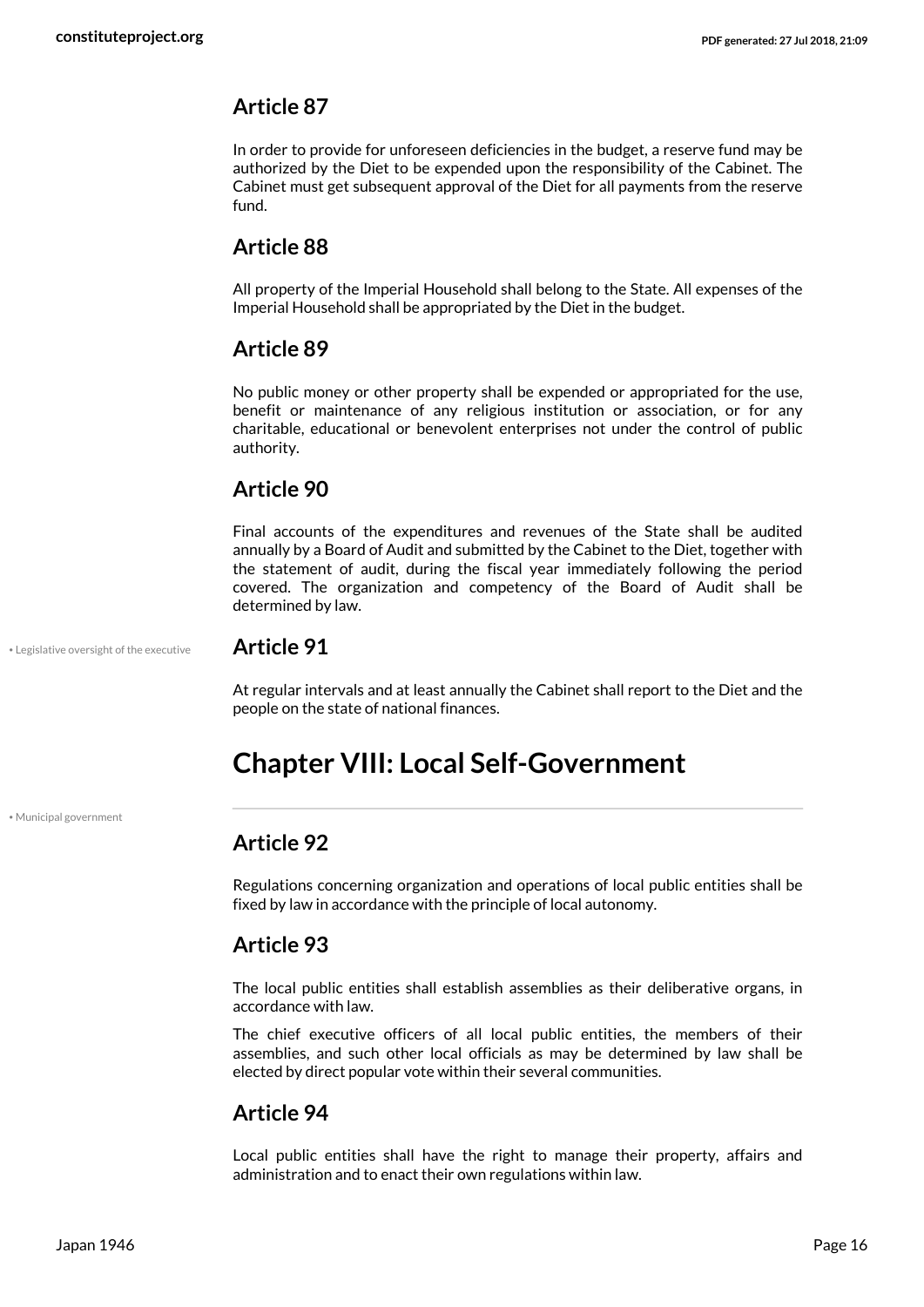A special law, applicable only to one local public entity, cannot be enacted by the Diet without the consent of the majority of the voters of the local public entity concerned, obtained in accordance with law.

# <span id="page-16-0"></span>**Chapter IX: Amendments**

• Constitution amendment procedure **Article 96**

<span id="page-16-2"></span>Amendments to this Constitution shall be initiated by the Diet, through a concurring vote of two-thirds or more of all the members of each House and shall thereupon be submitted to the people for ratification, which shall require the affirmative vote of a majority of all votes cast thereon, at a special referendum or at such election as the Diet shall specify.

Amendments when so ratified shall immediately be promulgated by the Emperor in the name of the people, as an integral part of this Constitution.

# <span id="page-16-1"></span>**Chapter X: Supreme Law**

### **Article 97**

The fundamental human rights by this Constitution guaranteed to the people of Japan are fruits of the age-old struggle of man to be free; they have survived the many exacting tests for durability and are conferred upon this and future generations in trust, to be held for all time inviolate.

### **Article 98**

This Constitution shall be the supreme law of the nation and no law, ordinance, imperial rescript or other act of government, or part thereof, contrary to the provisions hereof, shall have legal force or validity.

<span id="page-16-5"></span><span id="page-16-3"></span>The treaties concluded by Japan and established laws of nations shall be faithfully observed.

#### • Duty to obey the constitution **Article 99**

<span id="page-16-4"></span>The Emperor or the Regent as well as Ministers of State, members of the Diet, judges, and all other public officials have the obligation to respect and uphold this Constitution.

• Customary international law • Legal status of treaties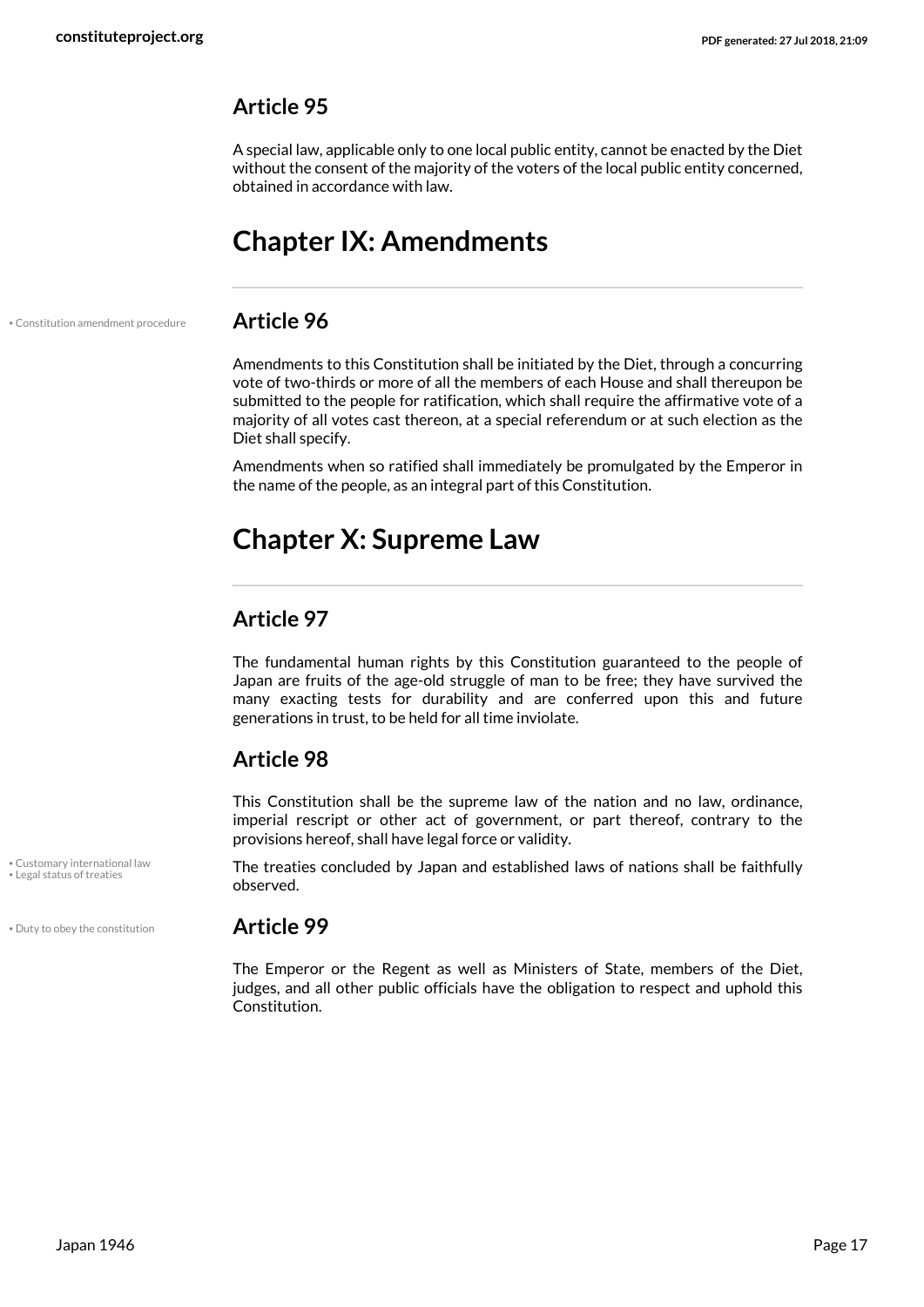# <span id="page-17-0"></span>**Chapter XI: Supplementary Provisions**

### **Article 100**

This Constitution shall be enforced as from the day when the period of six months will have elapsed counting from the day of its promulgation.

The enactment of laws necessary for the enforcement of this Constitution, the election of members of the House of Councillors and the procedure for the convocation of the Diet and other preparatory procedures necessary for the enforcement of this Constitution may be executed before the day prescribed in the preceding paragraph.

### **Article 101**

If the House of Councillors is not constituted before the effective date of this Constitution, the House of Representatives shall function as the Diet until such time as the House of Councillors shall be constituted.

### **Article 102**

The term of office for half the members of the House of Councillors serving in the first term under this Constitution shall be three years. Members falling under this category shall be determined in accordance with law.

### **Article 103**

The Ministers of State, members of the House of Representatives and judges in office on the effective date of this Constitution, and all other public officials who occupy positions corresponding to such positions as are recognized by this Constitution shall not forfeit their positions automatically on account of the enforcement of this Constitution unless otherwise specified by law. When, however, successors are elected or appointed under the provisions of this Constitution, they shall forfeit their positions as a matter of course.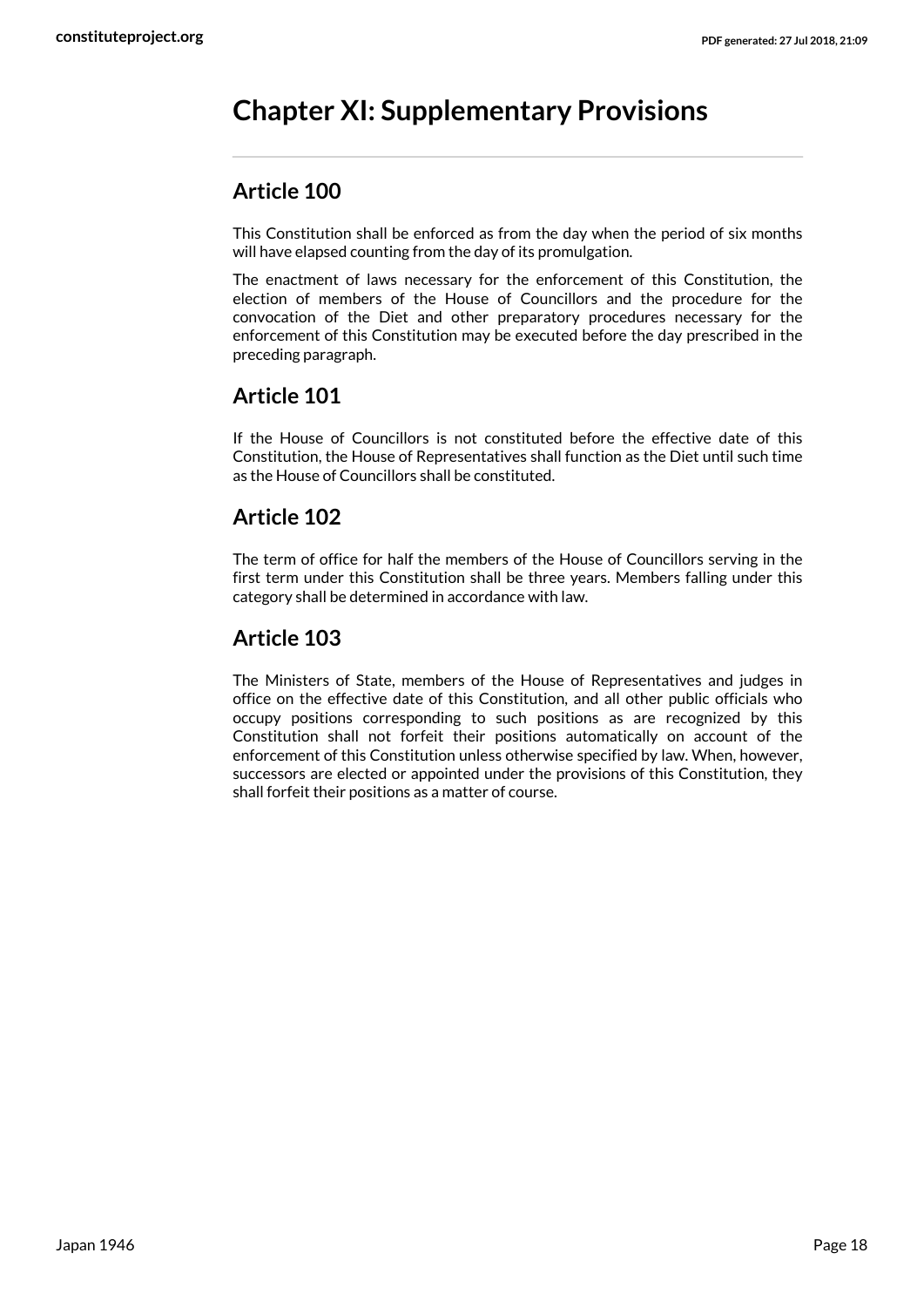# **Topic index**

| B |  |
|---|--|
|   |  |
| Ċ |  |
|   |  |
|   |  |
|   |  |
|   |  |
|   |  |
|   |  |
|   |  |
|   |  |
| D |  |
|   |  |
|   |  |
|   |  |
|   |  |
|   |  |
| E |  |
|   |  |
|   |  |
|   |  |
|   |  |
|   |  |
|   |  |
|   |  |
|   |  |
|   |  |
|   |  |
|   |  |
|   |  |
|   |  |
| F |  |
|   |  |
|   |  |
|   |  |
|   |  |
|   |  |
|   |  |
|   |  |
|   |  |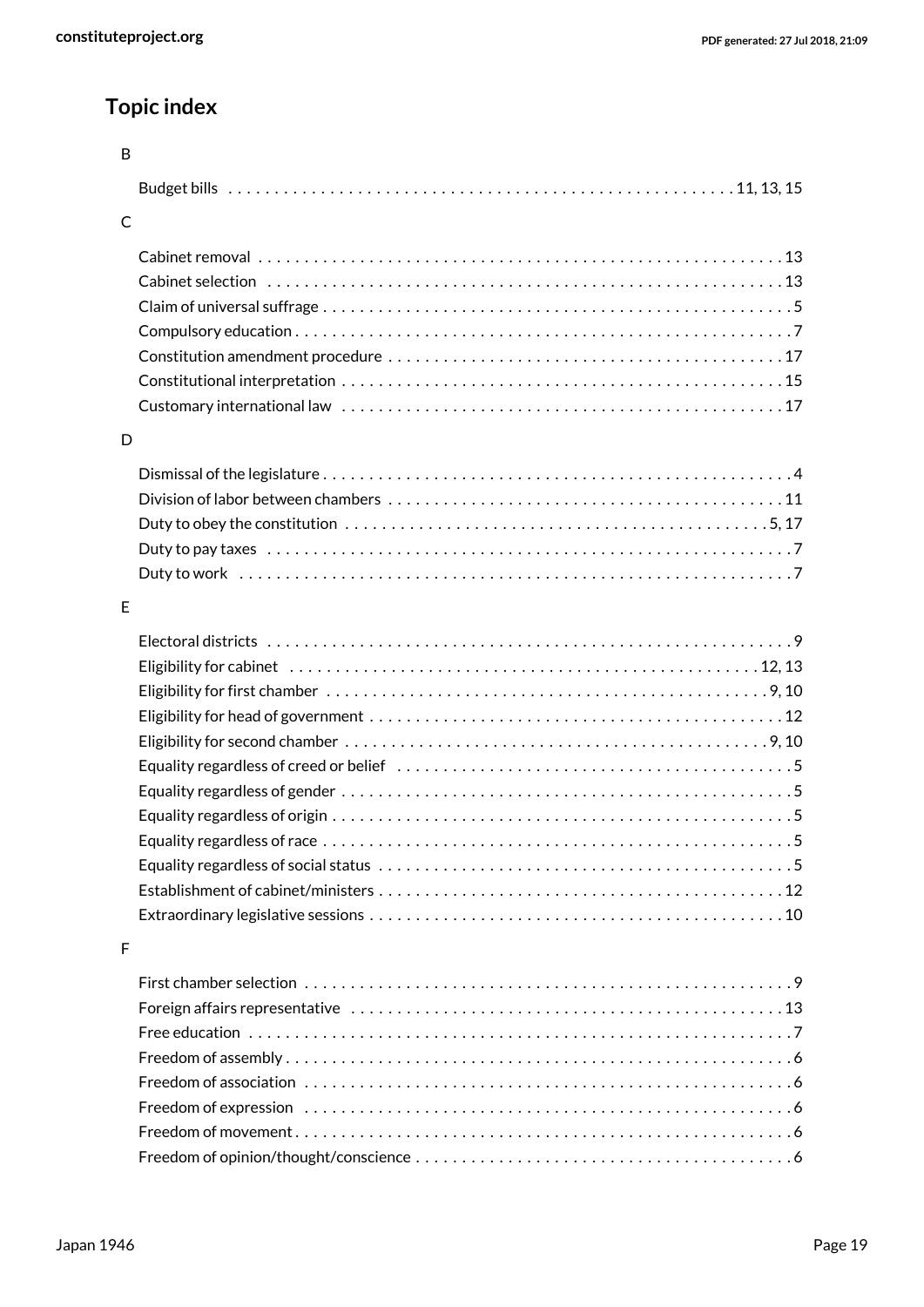| G              |                                                                                                                                     |
|----------------|-------------------------------------------------------------------------------------------------------------------------------------|
|                |                                                                                                                                     |
| H              |                                                                                                                                     |
|                |                                                                                                                                     |
|                |                                                                                                                                     |
|                |                                                                                                                                     |
|                |                                                                                                                                     |
|                |                                                                                                                                     |
|                |                                                                                                                                     |
| $\overline{1}$ |                                                                                                                                     |
|                |                                                                                                                                     |
|                | Inalienable rights $\dots\dots\dots\dots\dots\dots\dots\dots\dots\dots\dots\dots\dots\dots\dots\dots\dots$                          |
|                |                                                                                                                                     |
| J              |                                                                                                                                     |
|                | Joint meetings of legislative chambers $\ldots \ldots \ldots \ldots \ldots \ldots \ldots \ldots \ldots \ldots \ldots \ldots \ldots$ |
|                |                                                                                                                                     |
| L              |                                                                                                                                     |
|                |                                                                                                                                     |
|                |                                                                                                                                     |
|                |                                                                                                                                     |
|                |                                                                                                                                     |
|                |                                                                                                                                     |
| M              |                                                                                                                                     |
|                |                                                                                                                                     |
|                |                                                                                                                                     |
|                |                                                                                                                                     |
| N              |                                                                                                                                     |
|                |                                                                                                                                     |
| $\circ$        |                                                                                                                                     |
|                |                                                                                                                                     |
| P              |                                                                                                                                     |
|                |                                                                                                                                     |
|                |                                                                                                                                     |
|                |                                                                                                                                     |
|                |                                                                                                                                     |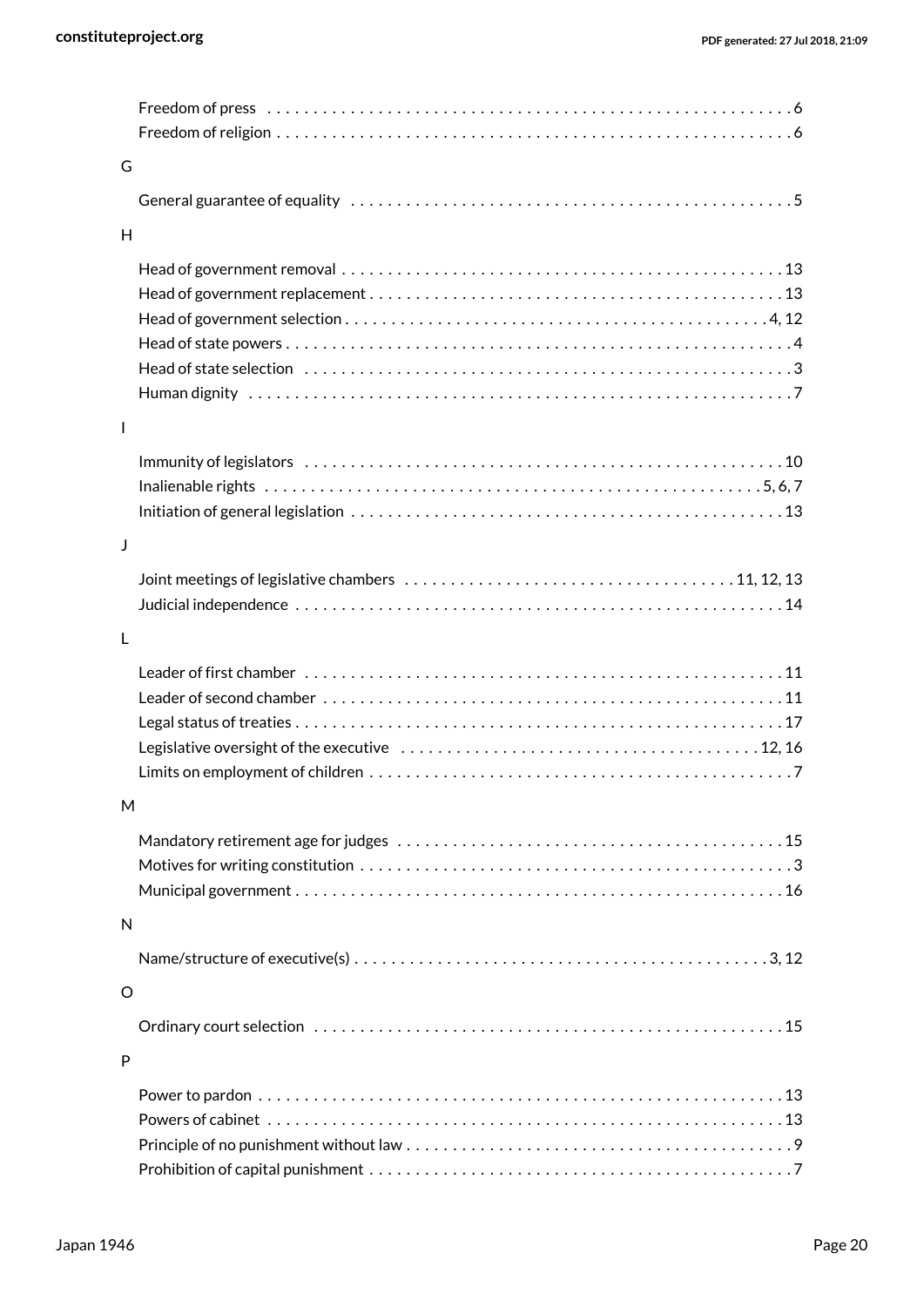| Q |  |
|---|--|
|   |  |
|   |  |
| R |  |
|   |  |
|   |  |
|   |  |
|   |  |
|   |  |
|   |  |
|   |  |
|   |  |
|   |  |
|   |  |
|   |  |
|   |  |
|   |  |
|   |  |
|   |  |
|   |  |
|   |  |
|   |  |
|   |  |
|   |  |
| S |  |
|   |  |

#### S

| Size of first chamber $\dots\dots\dots\dots\dots\dots\dots\dots\dots\dots\dots\dots\dots\dots\dots\dots$ |  |
|----------------------------------------------------------------------------------------------------------|--|
|                                                                                                          |  |